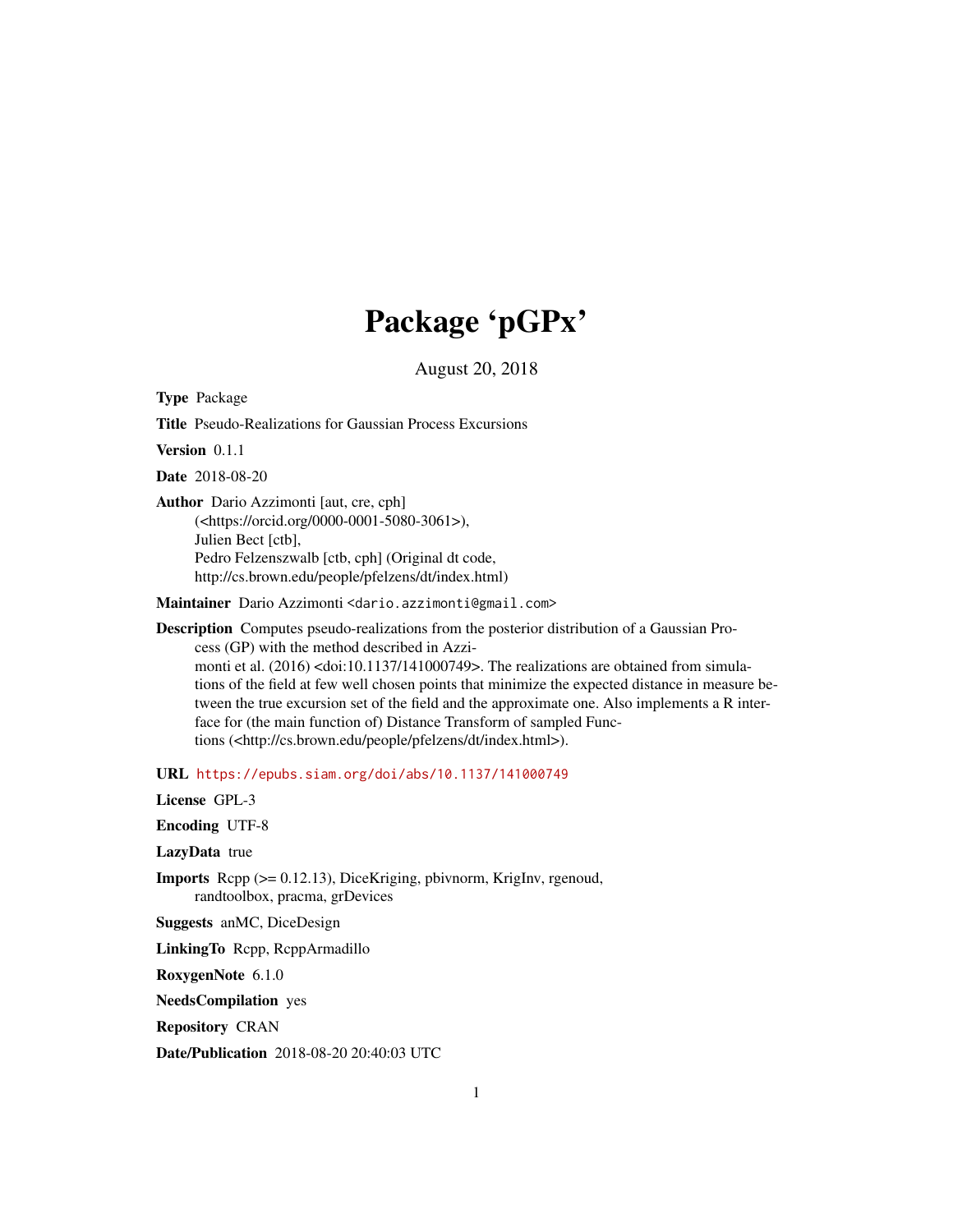# <span id="page-1-0"></span>R topics documented:

| Index | 25 |
|-------|----|
|       |    |
|       |    |
|       |    |
|       |    |
|       |    |
|       |    |
|       |    |
|       |    |
|       |    |
|       |    |
|       |    |
|       |    |
|       |    |
|       |    |
|       |    |

<span id="page-1-1"></span>computeVolumes *Compute Excursion Volume Distribution*

# Description

Compute the volume of excursion for each realization, includes a bias.correction for the mean. If the input is the actual GP values, compute also the random sets.

# Usage

```
computeVolumes(rand.set, threshold, nsim, n.int.points, bias.corr = F,
 model = NULL, bias.corr.points = NULL)
```

| rand.set         | a matrix of size n. int. points xnsim containing the excursion set realizations<br>stored as long vectors. For example the excursion set obtained from the result<br>of simulate_and_interpolate. |
|------------------|---------------------------------------------------------------------------------------------------------------------------------------------------------------------------------------------------|
| threshold        | threshold value                                                                                                                                                                                   |
| nsim             | number of simulations of the excursion set                                                                                                                                                        |
| n.int.points     | total length of the excursion set discretization. The size of the image is sqrt(n.int.points).                                                                                                    |
| bias.corr        | a boolean, if TRUE it computes the bias correction for the volume distribution.                                                                                                                   |
| model            | the km model for computing the bias correction. If NULL the bias correction is<br>not computed.                                                                                                   |
| bias.corr.points |                                                                                                                                                                                                   |
|                  | a matrix with $d$ columns with the input points where to compute the bias correc-<br>tion. If NULL it is initialized as the first n. int. points of the Sobol' sequence.                          |
|                  |                                                                                                                                                                                                   |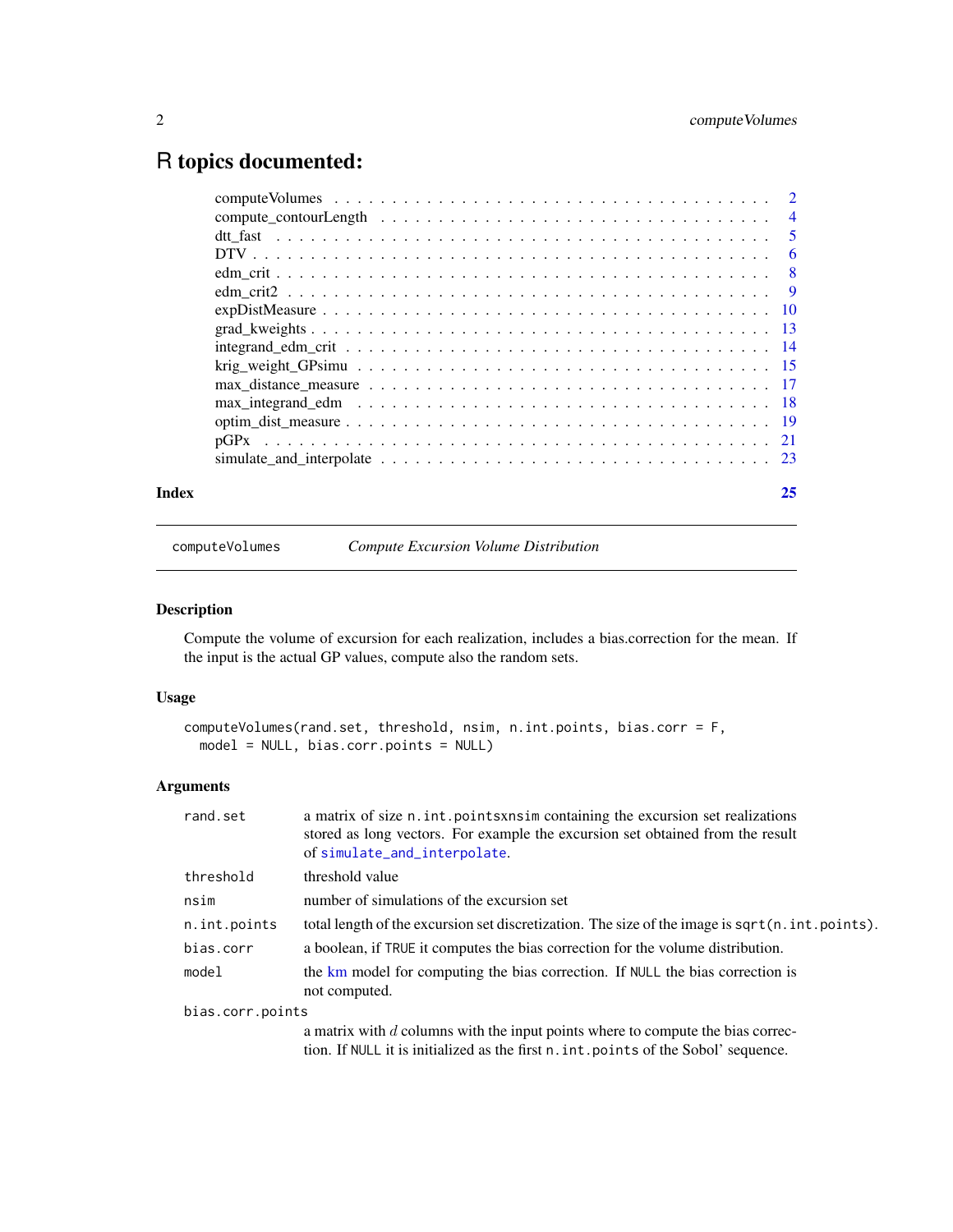```
compute Volumes 3
```
A vector of size nsim containing the excursion volumes for each realization.

# References

Azzimonti D. F., Bect J., Chevalier C. and Ginsbourger D. (2016). Quantifying uncertainties on excursion sets under a Gaussian random field prior. SIAM/ASA Journal on Uncertainty Quantification, 4(1):850–874.

Azzimonti, D. (2016). Contributions to Bayesian set estimation relying on random field priors. PhD thesis, University of Bern.

```
### Simulate and interpolate for a 2d example
if (!requireNamespace("DiceKriging", quietly = TRUE)) {
stop("DiceKriging needed for this example to work. Please install it.",
    call. = FALSE)}
if (!requireNamespace("DiceDesign", quietly = TRUE)) {
stop("DiceDesign needed for this example to work. Please install it.",
    call. = FALSE)}
# Define the function
g=function(x){
 return(-DiceKriging::branin(x))
}
d=2# Fit OK km model
design<-DiceDesign::maximinESE_LHS(design = DiceDesign::lhsDesign(n=50,
                                                                   dimension = 2,
                                                                  seed=42)$design)$design
colnames(design)<-c("x1","x2")
observations < -apply(X = design, MARGIN = 1, FUN = g)kmModel<-DiceKriging::km(formula = ~1,design = design,response = observations,
                         covtype = "matern3_2",control=list(trace=FALSE))
# Get simulation points
# Here they are not optimized, you can use optim_dist_measure to find optimized points
simu_points <- DiceDesign::maximinSA_LHS(DiceDesign::lhsDesign(n=100,
                                                                dimension = d,
                                                                seed=1)$design)$design
# obtain nsims posterior realization at simu_points
nsims <-30nn_data<-expand.grid(seq(0,1,,50),seq(0,1,,50))
nn_data<-data.frame(nn_data)
colnames(nn_data)<-colnames(kmModel@X)
approx.simu <- simulate_and_interpolate(object=kmModel, nsim = nsims, simupoints = simu_points,
                                        interpolatepoints = as.matrix(nn_data),
                                        nugget.sim = 0, type = "UK")
exVol < - computeVolumes(rand.set = approx.simu, threshold = -10,
                         nsim = nsims,n.int.points = 50^2,bias.corr=TRUE, model=kmModel)
```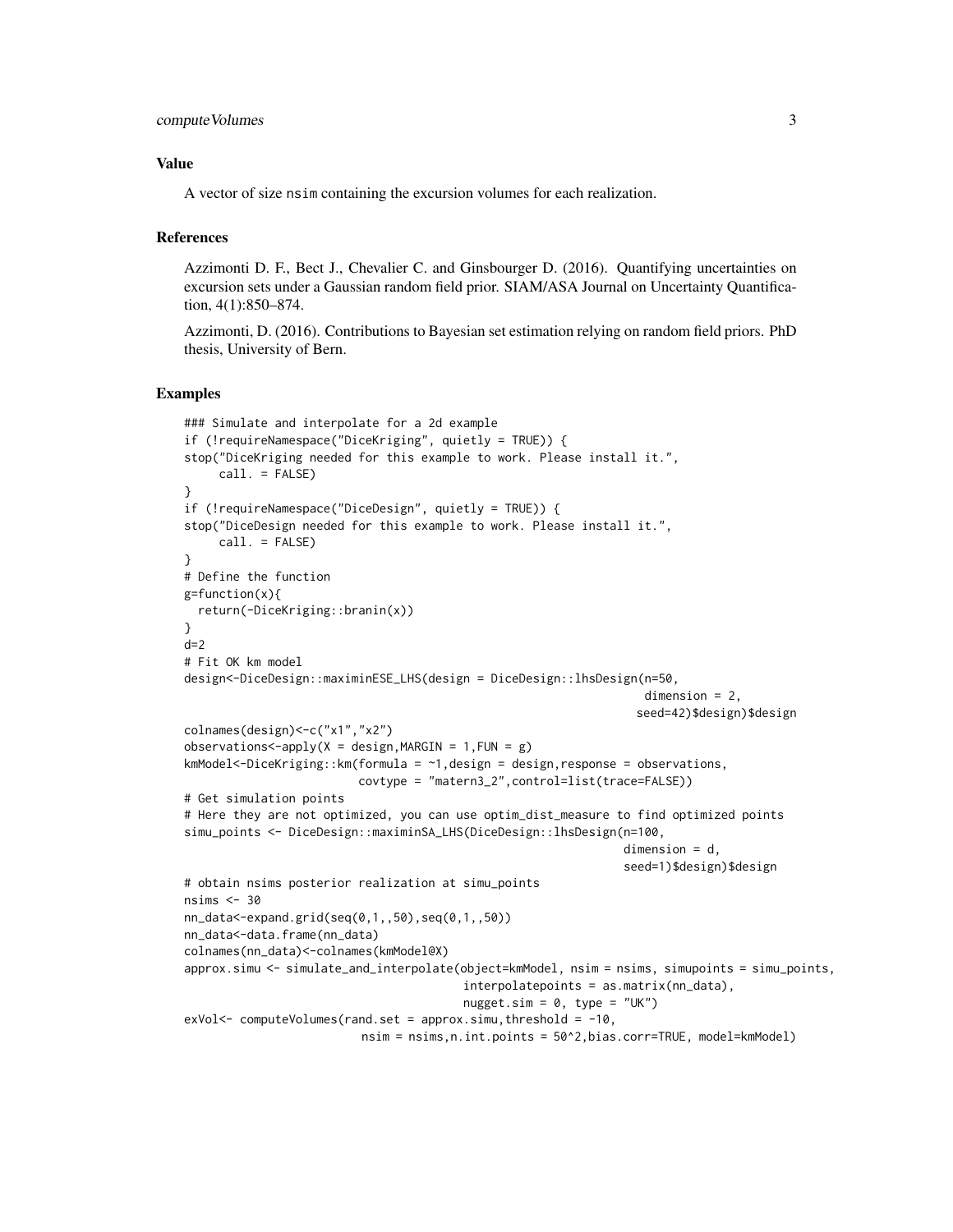```
hist(exVol, main="Excursion Volume")
```
<span id="page-3-1"></span>compute\_contourLength *Compute contour lenghts*

# Description

Computes the contour lengths for the excursion sets in gpRealizations

#### Usage

```
compute_contourLength(gpRealizations, threshold, nRealizations, verb = 1)
```
# **Arguments**

| gpRealizations a matrix of size nRealizationsximageSize^2 containing the GP realizations |                                                                                      |
|------------------------------------------------------------------------------------------|--------------------------------------------------------------------------------------|
|                                                                                          | stored as long vectors. For example the object returned by simulate and interpolate. |
| threshold                                                                                | threshold value                                                                      |
|                                                                                          | n Realizations number of simulations of the excursion set                            |
| verb                                                                                     | an integer to choose the level of verbosity                                          |

# Value

A vector of size nRealizations containing the countour lines lenghts.

#### References

Azzimonti D. F., Bect J., Chevalier C. and Ginsbourger D. (2016). Quantifying uncertainties on excursion sets under a Gaussian random field prior. SIAM/ASA Journal on Uncertainty Quantification, 4(1):850–874.

Azzimonti, D. (2016). Contributions to Bayesian set estimation relying on random field priors. PhD thesis, University of Bern.

```
### Simulate and interpolate for a 2d example
if (!requireNamespace("DiceKriging", quietly = TRUE)) {
stop("DiceKriging needed for this example to work. Please install it.",
    call. = FALSE)
}
if (!requireNamespace("DiceDesign", quietly = TRUE)) {
stop("DiceDesign needed for this example to work. Please install it.",
    call. = FALSE)
}
# Define the function
g=function(x){
 return(-DiceKriging::branin(x))
```
<span id="page-3-0"></span>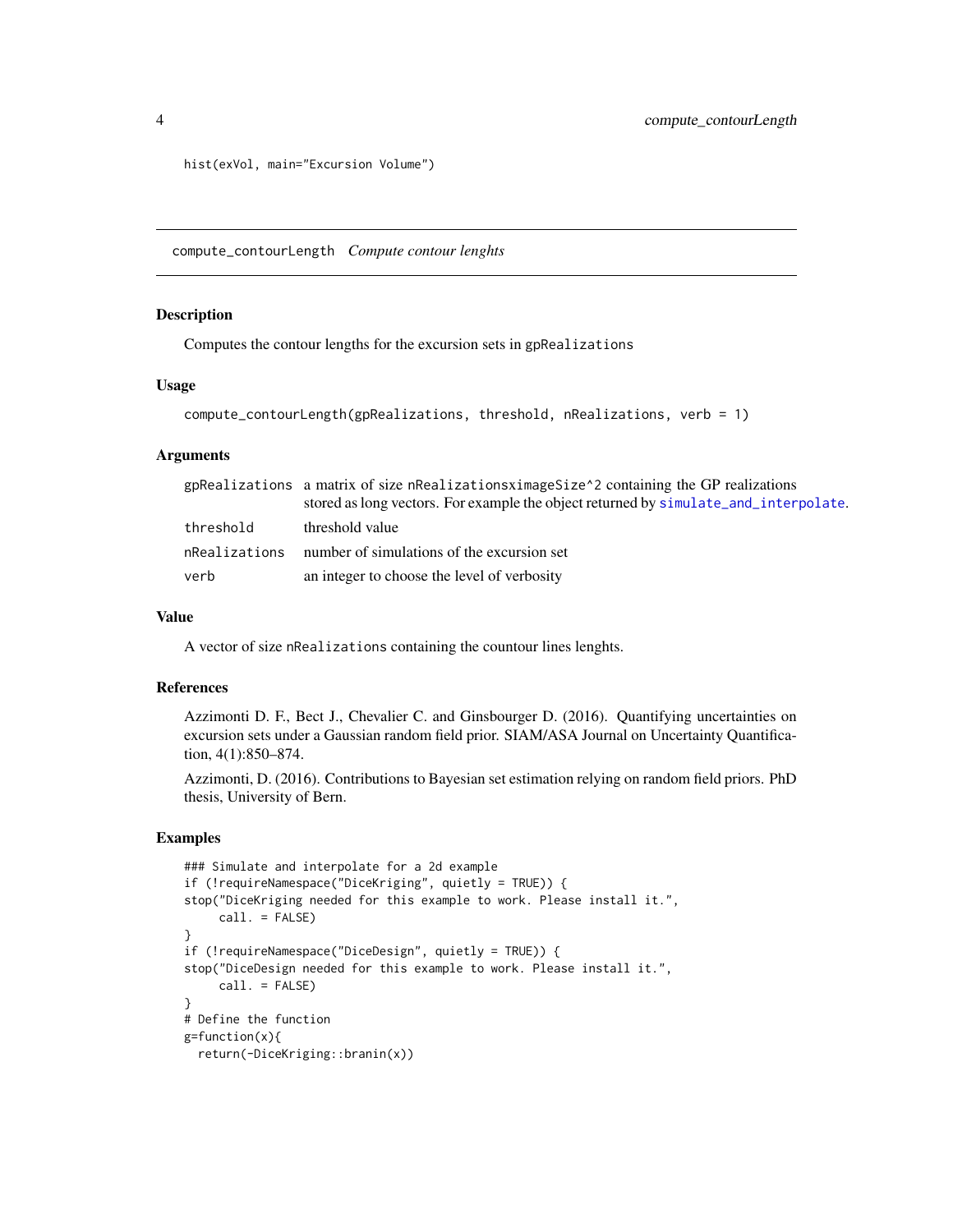<span id="page-4-0"></span>dtt\_fast 5

```
}
d=2# Fit OK km model
design<-DiceDesign::maximinESE_LHS(design = DiceDesign::lhsDesign(n=50,
                                                                  dimension = 2,
                                                                 seed=42)$design)$design
colnames(design)<-c("x1","x2")
observations<-apply(X = design, MARGIN = 1, FUN = g)
kmModel<-DiceKriging::km(formula = ~1,design = design,response = observations,
                         covtype = "matern3_2",control=list(trace=FALSE))
# Get simulation points
# Here they are not optimized, you can use optim_dist_measure to find optimized points
simu_points <- DiceDesign::maximinSA_LHS(DiceDesign::lhsDesign(n=100,
                                                               dimension = d,
                                                               seed=1)$design)$design
# obtain nsims posterior realization at simu_points
nsims <-1nn_data<-expand.grid(seq(0,1,,50),seq(0,1,,50))
nn_data<-data.frame(nn_data)
colnames(nn_data)<-colnames(kmModel@X)
approx.simu <- simulate_and_interpolate(object=kmModel, nsim = nsims, simupoints = simu_points,
                                        interpolatepoints = as.matrix(nn_data),
                                        nugget.sim = 0, type = "UK")cLLs<- compute_contourLength(gpRealizations = approx.simu,threshold = -10,
                             nRealizations = nsims, verb = 1)
```
<span id="page-4-1"></span>dtt\_fast *Rcpp implementation of Felzenszwalb distance transfom*

# **Description**

Rcpp wrapper for the distance transform algorithm described in Felzenszwalb and Huttenlocher (2012)

#### Usage

dtt\_fast(x)

#### Arguments

x matrix of booleans of size  $nxm$  representing a (binary) image

#### Value

A matrix of size  $nxm$  containing the distance transform result. Note that this function does not perform any checks on x.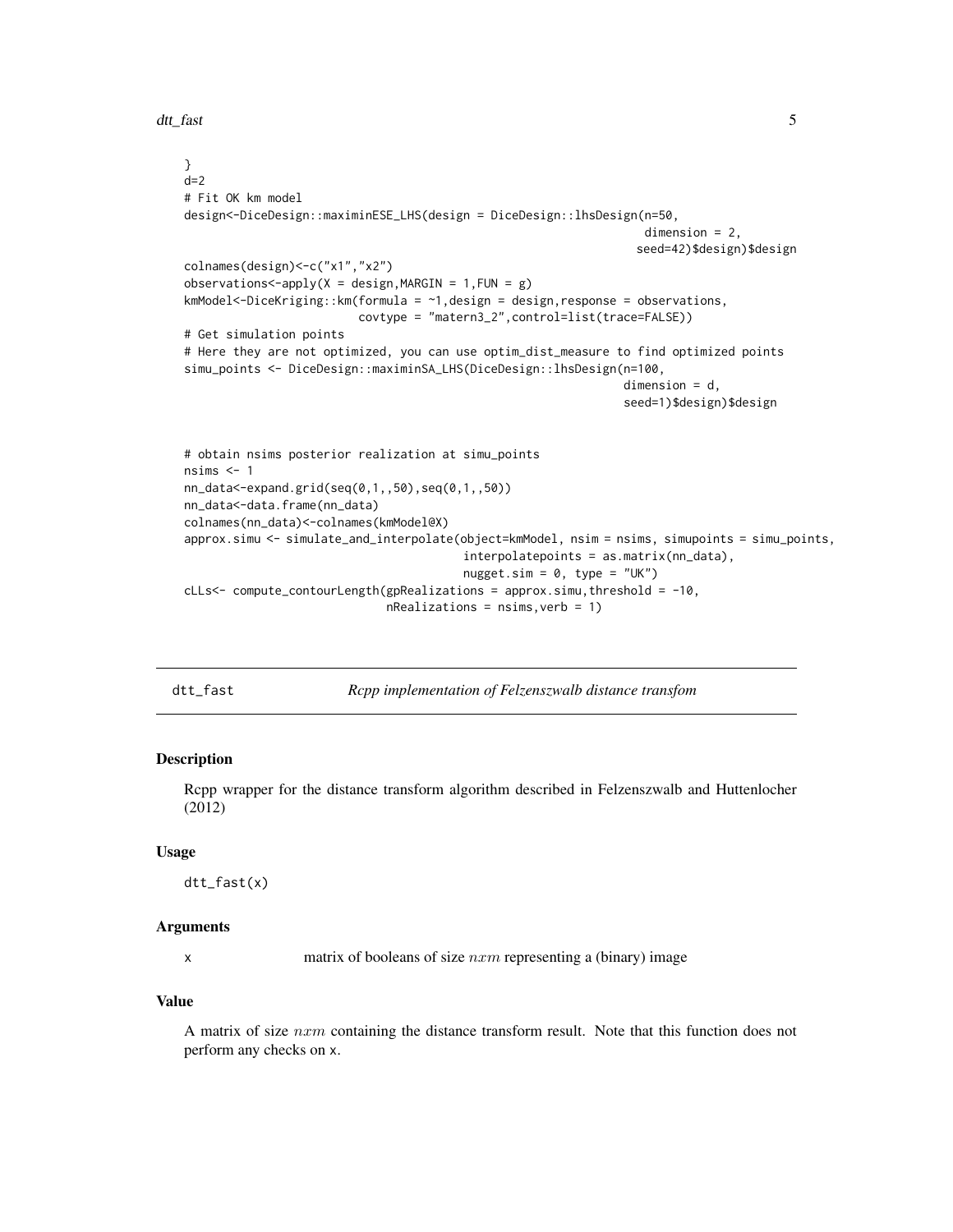### <span id="page-5-0"></span>Author(s)

Pedro Felzenszwalb for the header files dt.h and misc.h that do the work, Dario Azzimonti and Julien Bect for the wrapper.

# References

Felzenszwalb, P. F. and Huttenlocher, D. P. (2012). Distance Transforms of Sampled Functions. Theory of Computing, 8(19):415-428.

# Examples

```
# Create an image with a square
nc = 256nr = 256
xx = matrix(FALSE,ncol=nc,nrow=nr)
xx[(nr/16):(nr/16*15-1),nc/16]<-rep(TRUE,nr/16*14)
xx[(nr/16):(nr/16*15-1),nc/16*15]<-rep(TRUE,nr/16*14)
xx[nr/16,(nc/16):(nc/16*15-1)]<-rep(TRUE,nc/16*14)
xx[nr/16*15,(nc/16):(nc/16*15-1)]<-rep(TRUE,nc/16*14)
# Compute Distance transform
zz<- dtt_fast(xx)
# Plot the results
image(xx,col=grey.colors(20), main="Original image")
image(zz,col=grey.colors(20), main="Distance transform")
```
<span id="page-5-1"></span>

| ۰. | × |
|----|---|
|    |   |

**Compute Distance Transform Variability** 

#### Description

Compute the expected L^2 distance between the average distance transform and the set realizations. If the input is the actual values of the gaussian process, compute also the random sets.

# Usage

```
DTV(rand.set, threshold, nsim, n.int.points)
```

| rand.set     | a matrix of size n. int. points x nsim containing the excursion set realizations<br>stored as long vectors. For example the excursion set obtained from the result<br>of simulate_and_interpolate. |
|--------------|----------------------------------------------------------------------------------------------------------------------------------------------------------------------------------------------------|
| threshold    | threshold value                                                                                                                                                                                    |
| nsim         | number of simulations of the excursion set                                                                                                                                                         |
| n.int.points | total length of the excursion set discretization. The size of the image is sqrt $(n, int. points)$ .                                                                                               |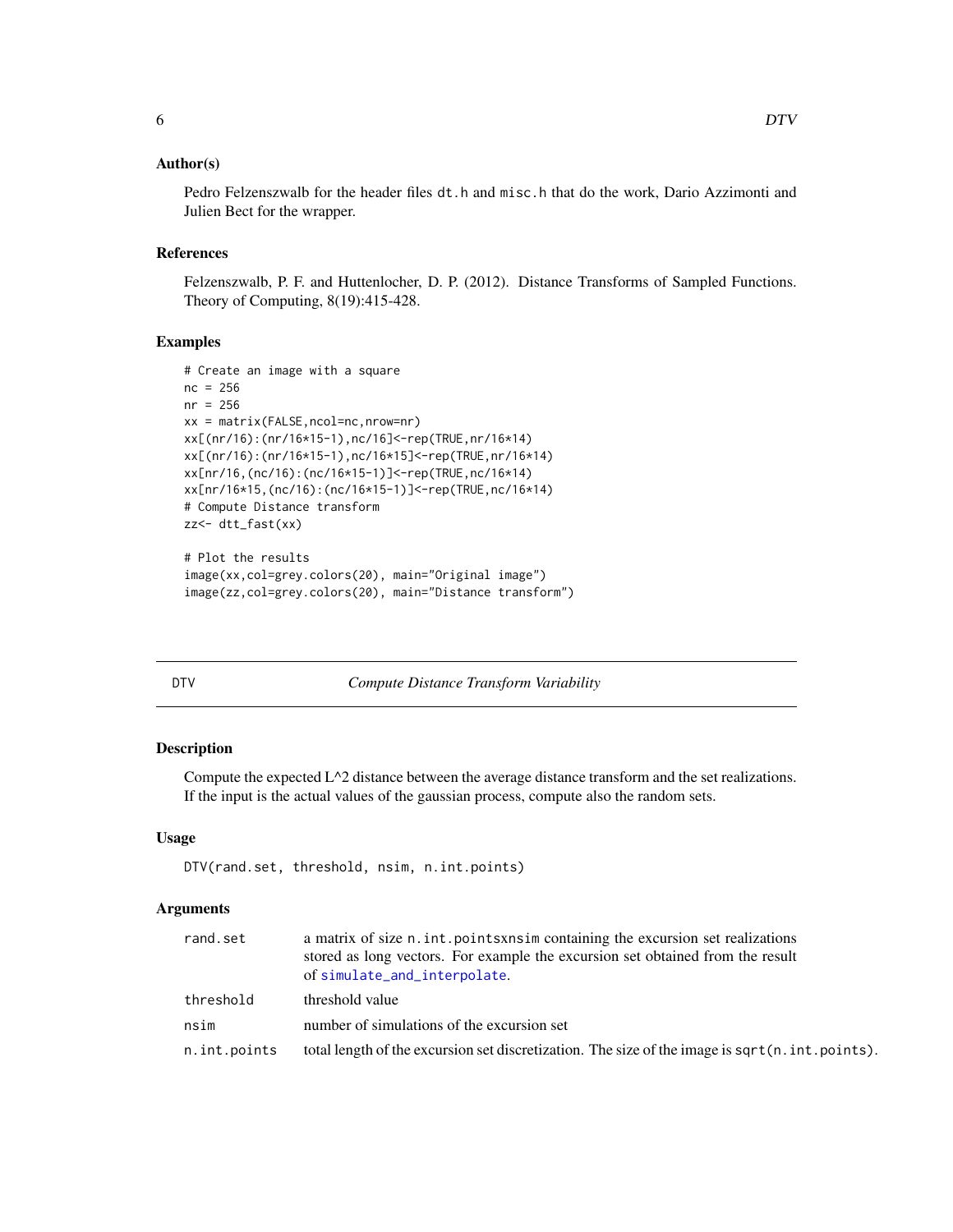A list containing

- variance:Value of the distance transform variability. The integral of dvar over the spatial domain.
- dbar : empirical distance average transform  $1/N\sum_{i=1}^N d(x,\Gamma_i)$ , a matrix of size n . int . point s x n.int.points
- dvar: empirical variance of distance transform  $1/N \sum_{i=1}^{N} (d(x, \Gamma_i) dbar)^2$ , a matrix of size n.int.points x n.int.points
- alldt:distance transforms for all realizations, a matrix of size n.int.points x nsim
- naTot: Total number of infinite distance transform values. These are returned in realizations where there is no excursion.

#### References

Azzimonti D. F., Bect J., Chevalier C. and Ginsbourger D. (2016). Quantifying uncertainties on excursion sets under a Gaussian random field prior. SIAM/ASA Journal on Uncertainty Quantification, 4(1):850–874.

Azzimonti, D. (2016). Contributions to Bayesian set estimation relying on random field priors. PhD thesis, University of Bern.

Felzenszwalb, P. F. and Huttenlocher, D. P. (2012). Distance Transforms of Sampled Functions. Theory of Computing, 8(19):415-428.

```
### Simulate and interpolate for a 2d example
if (!requireNamespace("DiceKriging", quietly = TRUE)) {
stop("DiceKriging needed for this example to work. Please install it.",
     call. = FALSE)}
if (!requireNamespace("DiceDesign", quietly = TRUE)) {
stop("DiceDesign needed for this example to work. Please install it.",
     call. = FALSE)}
# Define the function
g=function(x){
 return(-DiceKriging::branin(x))
}
d=2# Fit OK km model
design<-DiceDesign::maximinESE_LHS(design = DiceDesign::lhsDesign(n=50,
                                                                   dimension = 2,
                                                                  seed=42)$design)$design
colnames(design)<-c("x1","x2")
observations < -apply(X = design, MARGIN = 1, FUN = g)kmModel<-DiceKriging::km(formula = ~1,design = design,response = observations,
                         covtype = "matern3_2",control=list(trace=FALSE))
# Get simulation points
# Here they are not optimized, you can use optim_dist_measure to find optimized points
```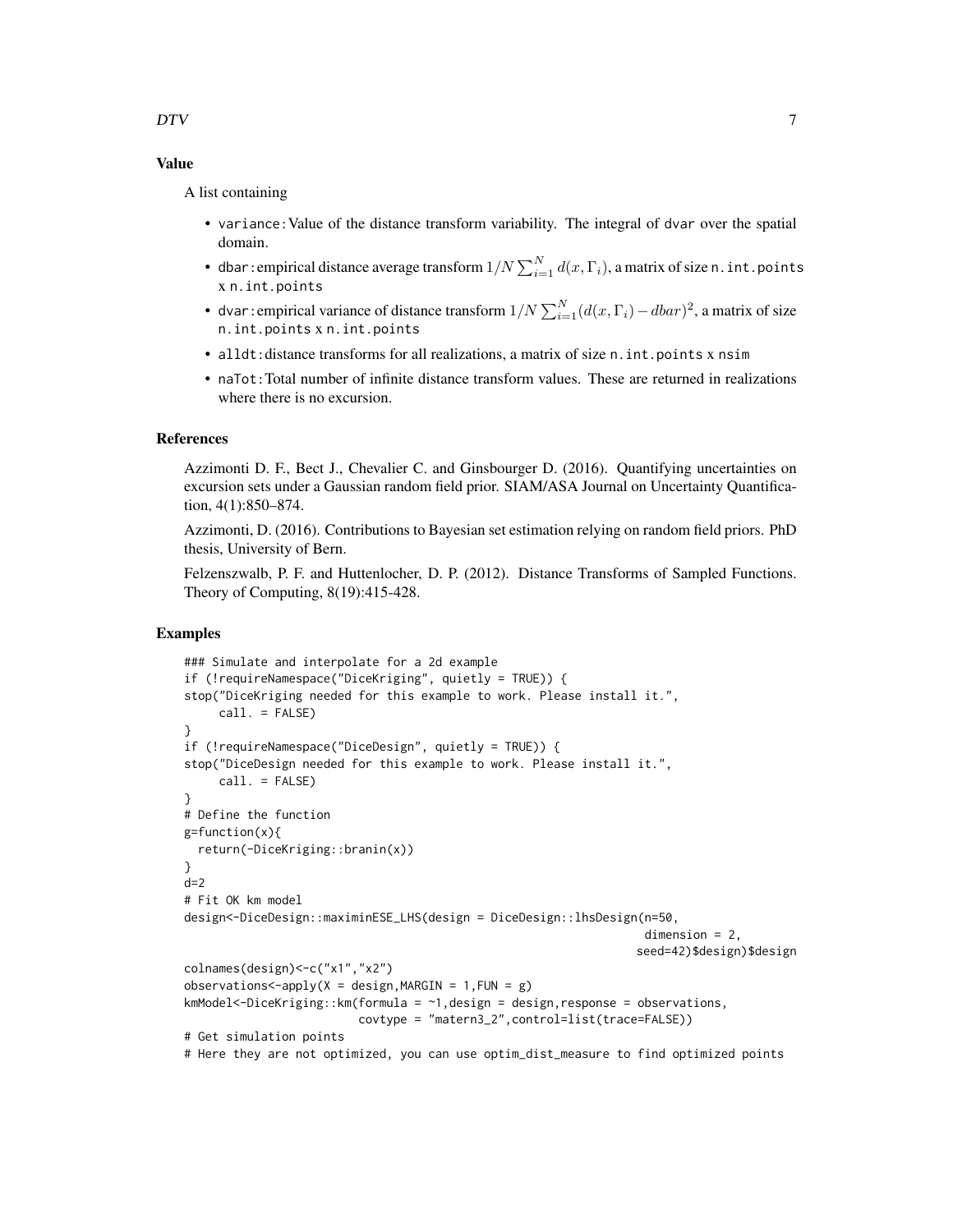```
simu_points <- DiceDesign::maximinSA_LHS(DiceDesign::lhsDesign(n=100,
                                                                 dimension = d,
                                                                 seed=1)$design)$design
# obtain nsims posterior realization at simu_points
nsims <- 30
nn_data<-expand.grid(seq(0,1,,50),seq(0,1,,50))
nn_data<-data.frame(nn_data)
colnames(nn_data)<-colnames(kmModel@X)
approx.simu <- simulate_and_interpolate(object=kmModel, nsim = nsims, simupoints = simu_points,
                                         interpolatepoints = as.matrix(nn_data),
                                         nugget.sim = 0, type = "UK")
Dvar <- DTV(rand.set = approx.simu, threshold = -10,
                              nsim = nsims, n.int.points = <math>50^2</math>)
```

```
image(matrix(Dvar$dbar,ncol=50),col=grey.colors(20),main="average distance transform")
image(matrix(Dvar$dvar,ncol=50),col=grey.colors(20),main="variance of distance transform")
points(design,pch=17)
```
edm\_crit *Distance in measure criterion*

# Description

Computes the distance in measure criterion.

#### Usage

```
edm_crit(x, integration.points, integration.weights = NULL,
  intpoints.oldmean, intpoints.oldsd, precalc.data, model, threshold,
 batchsize, alpha, current.crit)
```

| X                   | vector of dimension $d$ representing the $ith$ point where to compute the criterion            |  |
|---------------------|------------------------------------------------------------------------------------------------|--|
| integration.points  |                                                                                                |  |
|                     | $p^*d$ matrix of points for numerical integration in the X space.                              |  |
| integration.weights |                                                                                                |  |
|                     | Vector of size p corresponding to the weights of these integration points.                     |  |
| intpoints.oldmean   |                                                                                                |  |
|                     | Vector of size p corresponding to the kriging mean at the integration points.                  |  |
| intpoints.oldsd     |                                                                                                |  |
|                     | Vector of size p corresponding to the kriging standard deviation at the integration<br>points. |  |
| precalc.data        | list result of precomputeUpdateData with model and x.                                          |  |
| model               | km model                                                                                       |  |

<span id="page-7-0"></span>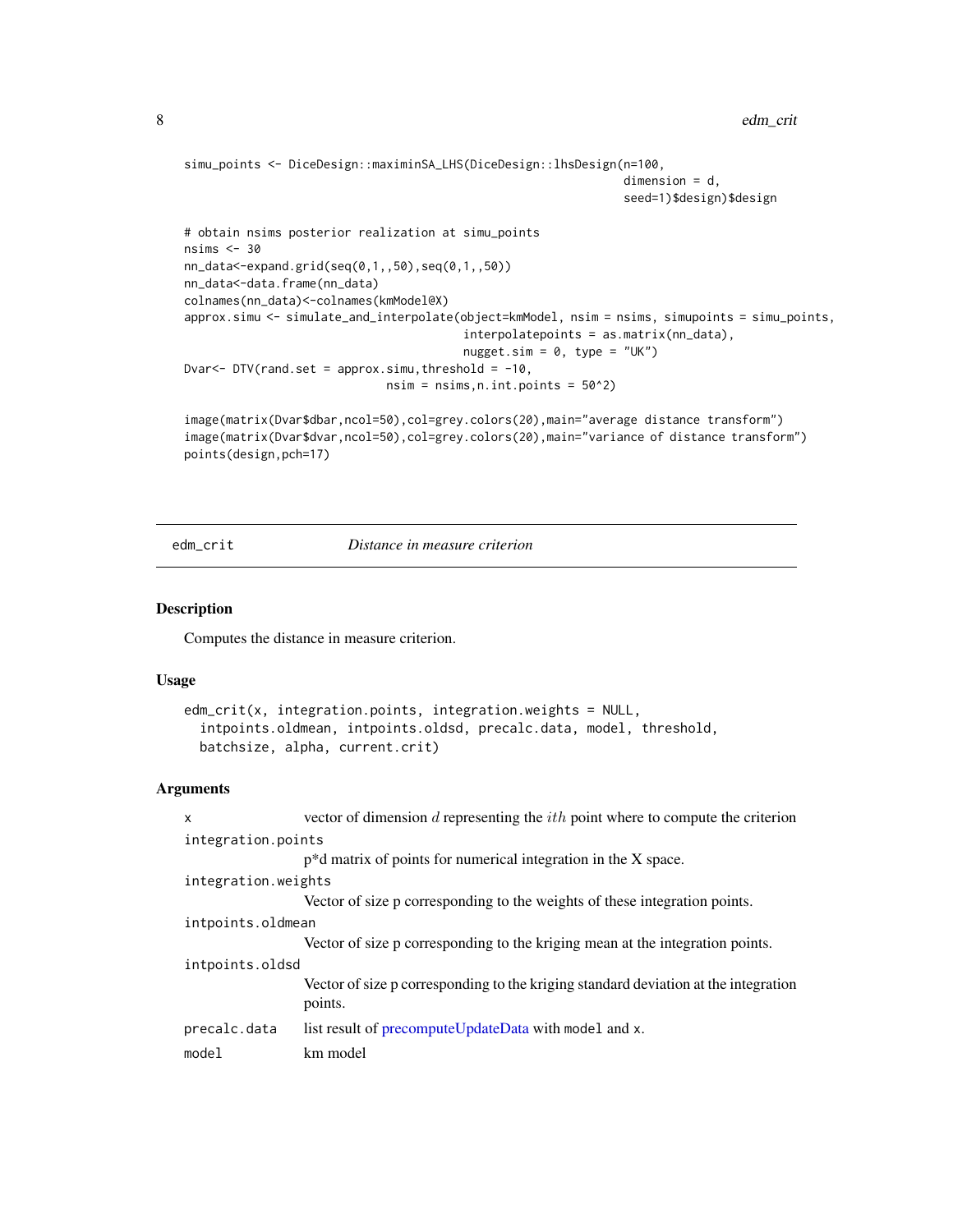# <span id="page-8-0"></span>edm\_crit2 9

| threshold    | threshold selected for excursion set |
|--------------|--------------------------------------|
| batchsize    | number of simulation points          |
| alpha        | value of Vorob'ev threshold          |
| current.crit | Current value of the criterion       |

#### Value

the value of the expected distance in measure criterion at  $x$ 

# References

Azzimonti D. F., Bect J., Chevalier C. and Ginsbourger D. (2016). Quantifying uncertainties on excursion sets under a Gaussian random field prior. SIAM/ASA Journal on Uncertainty Quantification, 4(1):850–874.

Azzimonti, D. (2016). Contributions to Bayesian set estimation relying on random field priors. PhD thesis, University of Bern.

edm\_crit2 *Distance in measure criterion*

# Description

Computes the distance in measure criterion. To be used in optimization routines.

# Usage

```
edm_crit2(x, other.points, integration.points,
 integration.weights = NULL, intpoints.oldmean, intpoints.oldsd,
 precalc.data, model, threshold, batchsize, alpha, current.crit)
```

| $\mathsf{x}$        | vector of dimension $d$ representing the point where to compute the criterion                  |  |
|---------------------|------------------------------------------------------------------------------------------------|--|
| other.points        | Vector giving the other batchsize-1 points at which one wants to evaluate the<br>criterion     |  |
| integration.points  |                                                                                                |  |
|                     | $p^*d$ matrix of points for numerical integration in the X space.                              |  |
| integration.weights |                                                                                                |  |
|                     | Vector of size p corresponding to the weights of these integration points.                     |  |
| intpoints.oldmean   |                                                                                                |  |
|                     | Vector of size p corresponding to the kriging mean at the integration points.                  |  |
| intpoints.oldsd     |                                                                                                |  |
|                     | Vector of size p corresponding to the kriging standard deviation at the integration<br>points. |  |
| precalc.data        | list result of precomputeUpdateData with mode1 and x.                                          |  |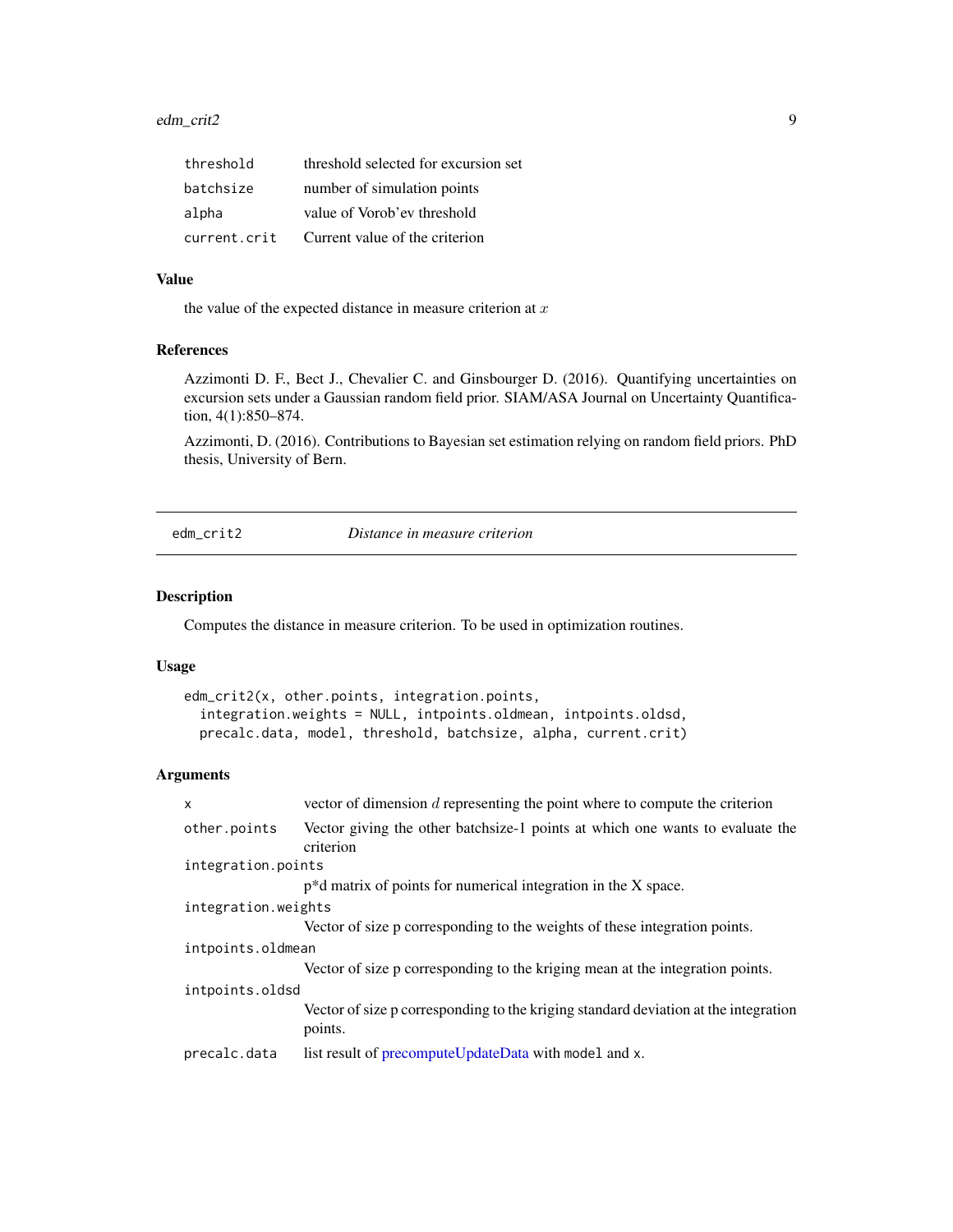<span id="page-9-0"></span>

| model        | km model                             |
|--------------|--------------------------------------|
| threshold    | threshold selected for excursion set |
| batchsize    | number of simulation points          |
| alpha        | value of Vorob'ev threshold          |
| current.crit | Current value of the criterion       |

the value of the expected distance in measure criterion at  $x$ , other.points.

#### References

Azzimonti D. F., Bect J., Chevalier C. and Ginsbourger D. (2016). Quantifying uncertainties on excursion sets under a Gaussian random field prior. SIAM/ASA Journal on Uncertainty Quantification, 4(1):850–874.

Azzimonti, D. (2016). Contributions to Bayesian set estimation relying on random field priors. PhD thesis, University of Bern.

<span id="page-9-1"></span>expDistMeasure *Compute expected distance in measure of approximate excursion set*

# Description

Computes expected distance in measure between the excursion set of the approximated process and the true excursion set.

#### Usage

```
expDistMeasure(simupoints, model, threshold, batchsize,
  integration.param = NULL)
```
# Arguments

| simupoints        | a numeric array of size batchsize*d containing the simulation points.                    |
|-------------------|------------------------------------------------------------------------------------------|
| model             | a km model                                                                               |
| threshold         | threshold value                                                                          |
| batchsize         | number of simulations points                                                             |
| integration.param |                                                                                          |
|                   | a list containing parameters for the integration of the criterion A, see max surparallel |
|                   | for more details.                                                                        |

# Value

A positive value indicating the expected distance in measure.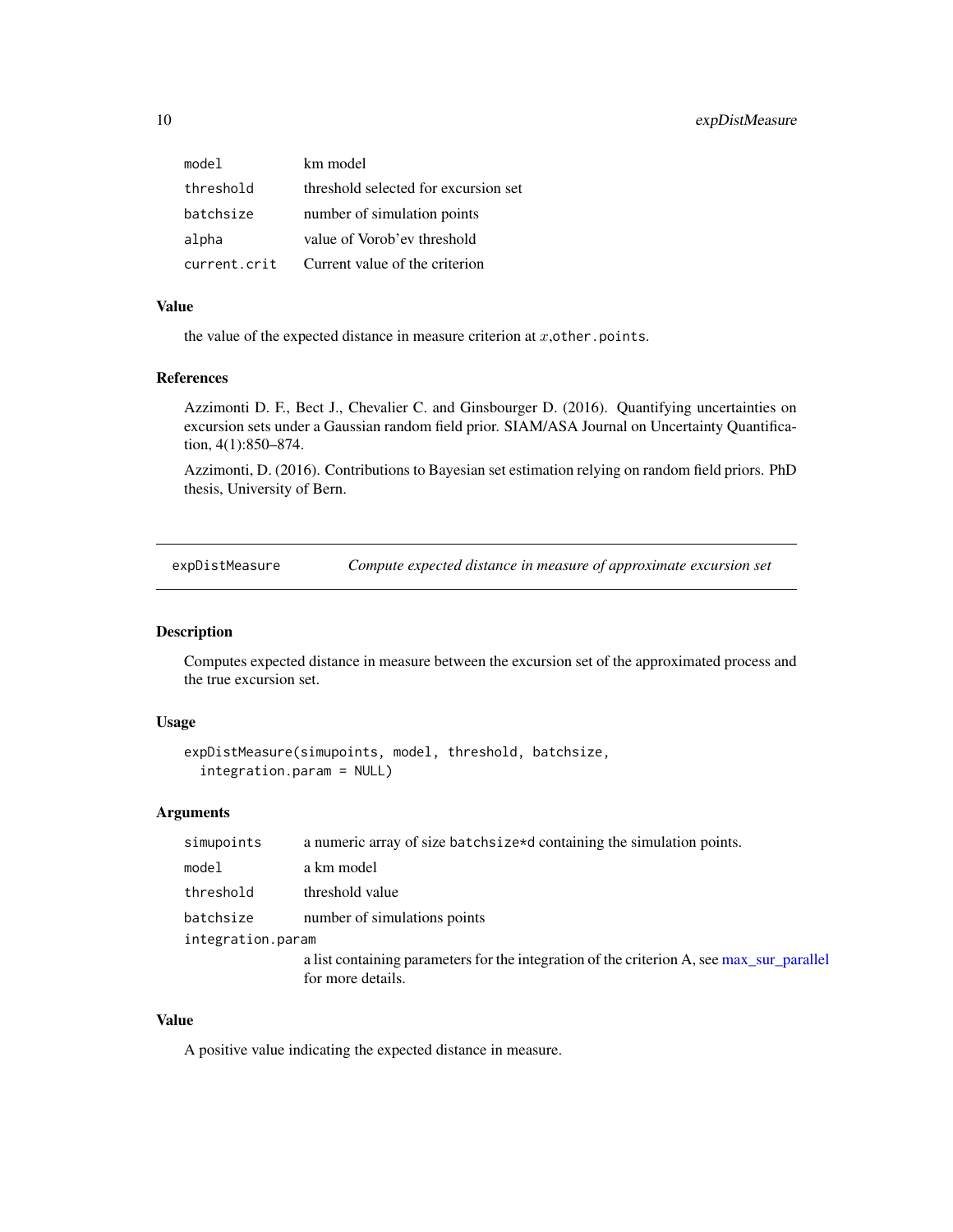# expDistMeasure 11

### References

Azzimonti D. F., Bect J., Chevalier C. and Ginsbourger D. (2016). Quantifying uncertainties on excursion sets under a Gaussian random field prior. SIAM/ASA Journal on Uncertainty Quantification, 4(1):850–874.

Azzimonti, D. (2016). Contributions to Bayesian set estimation relying on random field priors. PhD thesis, University of Bern.

```
### Compute optimal simulation points in a 2d example
if (!requireNamespace("DiceKriging", quietly = TRUE)) {
stop("DiceKriging needed for this example to work. Please install it.",
     call. = FALSE)
}
if (!requireNamespace("DiceDesign", quietly = TRUE)) {
stop("DiceDesign needed for this example to work. Please install it.",
     call. = FALSE)
}
# Define the function
g=function(x){
 return(-DiceKriging::branin(x))
}
d=2# Fit OK km model
design<-DiceDesign::maximinESE_LHS(design = DiceDesign::lhsDesign(n=20,
                                                                   dimension = 2,
                                                                 seed=42)$design)$design
colnames(design)<-c("x1","x2")
observations<-apply(X = design, MARGIN = 1, FUN = g)
kmModel<-DiceKriging::km(formula = ~1,design = design,response = observations,
                         covtype = "matern3_2",control=list(trace=FALSE))
threshold <-10# Obtain simulation point sampling from maximin LHS design
batchsize <- 50
set.seed(1)
mmLHS_simu_points <- DiceDesign::maximinSA_LHS(DiceDesign::lhsDesign(n=batchsize,
                                                                      dimension = d,
                                                                  seed=1)$design)$design
# Compute expected distance in measure for approximation obtain from random simulation points
EDM_mmLHS <- rep(NA,batchsize)
integcontrol <- list(distrib="sobol",n.points=1000)
integration.param <- KrigInv::integration_design(integcontrol,d=d,
                                        lower=c(0,0), upper=c(1,1),model=kmModel,T=threshold)
integration.param$alpha <- 0.5
for(i in seq(1,batchsize)){
```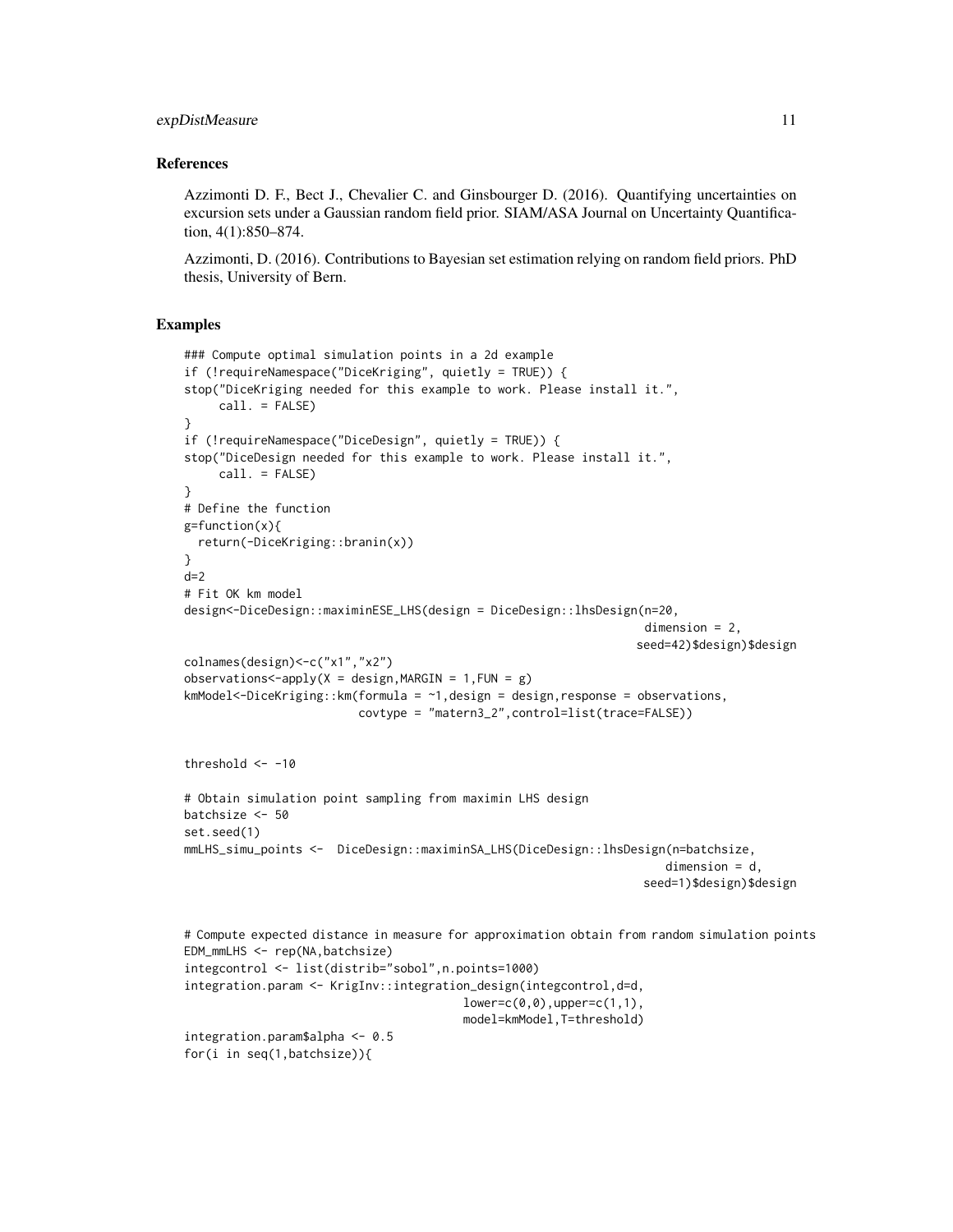```
EDM_mmLHS[i]<-expDistMeasure( mmLHS_simu_points[1:i,],model = kmModel,
                             threshold = threshold, batchsize = i,
                             integration.param = integration.param )
}
plot(EDM_mmLHS,type='l',main="Expected distance in measure",xlab="batchsize")
## Not run:
# Get optimized simulation points with algorithm B
simu_points <- optim_dist_measure(model=kmModel,threshold = threshold,
                                  lower = c(0,0), upper = c(1,1),batchsize = batchsize,algorithm = "B")
# plot the criterion value
plot(1:batchsize,simu_points$value,type='l',main="Criterion value")
# Compute expected distance in measure for approximation obtained from optimized simulation points
EDM_optB <- rep(NA,batchsize)
for(i in seq(1,batchsize)){
 EDM_optB[i]<-expDistMeasure( simu_points$par[1:i,],model = kmModel,threshold = threshold,
                                 batchsize = i,integration.param = integration.param )
}
plot(EDM_mmLHS,type='l',main="Expected distance in measure",
     xlab="batchsize",ylab="EDM",
     ylim=range(EDM_mmLHS,EDM_optB))
lines(EDM_optB,col=2,lty=2)
legend("topright",c("Maximin LHS","B"),lty=c(1,2),col=c(1,2))
# Get optimized simulation points with algorithm A
simu_pointsA <- optim_dist_measure(model=kmModel,threshold = threshold,
                                   lower = c(0,0), upper = c(1,1),batchsize = batchsize, algorithm = "A")
# plot the criterion value
plot(1:batchsize,simu_pointsA$value,type='l',main="Criterion value")
# Compute expected distance in measure for approximation obtained from optimized simulation points
EDM_optA <- rep(NA,batchsize)
for(i in seq(1,batchsize)){
 EDM_optA[i]<-expDistMeasure( simu_pointsA$par[1:i,],model = kmModel,threshold = threshold,
                                 batchsize = i,integration.param = integration.param )
}
plot(EDM_mmLHS,type='l',main="Expected distance in measure",
     xlab="batchsize",ylab="EDM",
     ylim=range(EDM_mmLHS,EDM_optB,EDM_optA))
lines(EDM_optB,col=2,lty=2)
lines(EDM_optA,col=3,lty=3)
legend("topright",c("Maximin LHS","A","B"),lty=c(1,3,2),col=c(1,3,2))
```
## End(Not run)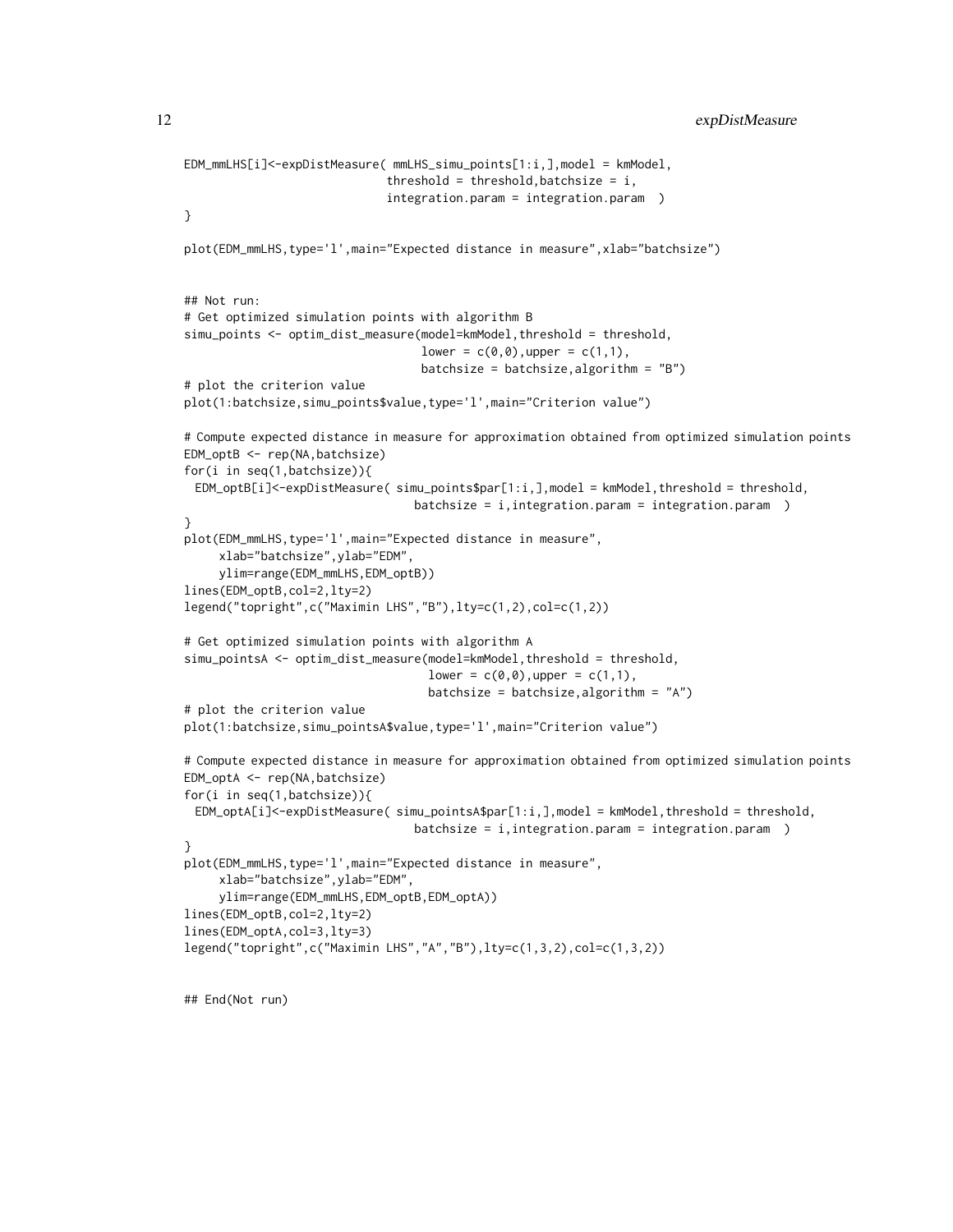<span id="page-12-1"></span><span id="page-12-0"></span>

#### Description

Returns a list with the gradients of the posterior mean and the gradient of the (ordinary) kriging weights for simulations points.

#### Usage

```
grad_kweights(object, simu_points, krig_points, T.mat = NULL,
 F.mat = NULL
```
# Arguments

| object      | km object                                                                                                                                |
|-------------|------------------------------------------------------------------------------------------------------------------------------------------|
| simu_points | simulations points, locations where the field was simulated.                                                                             |
| krig_points | one point where the interpolation is computed.                                                                                           |
| T.mat       | a matrix $(n+p)x(n+p)$ representing the Choleski factorization of the covariance<br>matrix for the initial design and simulation points. |
| F.mat       | a matrix $(n+p)x$ (fdim) representing the evaluation of the model matrix at the<br>initial design and simulation points.                 |

# Value

A list containing the gradients of posterior mean and kriging weights for simulation points.

#### References

Azzimonti D. F., Bect J., Chevalier C. and Ginsbourger D. (2016). Quantifying uncertainties on excursion sets under a Gaussian random field prior. SIAM/ASA Journal on Uncertainty Quantification, 4(1):850–874.

Azzimonti, D. (2016). Contributions to Bayesian set estimation relying on random field priors. PhD thesis, University of Bern.

```
######################################################################
### Compute the weights and gradient on a 2d example
if (!requireNamespace("DiceKriging", quietly = TRUE)) {
stop("DiceKriging needed for this example to work. Please install it.",
    call. = FALSE)}
if (!requireNamespace("DiceDesign", quietly = TRUE)) {
stop("DiceDesign needed for this example to work. Please install it.",
    call. = FALSE)
}
```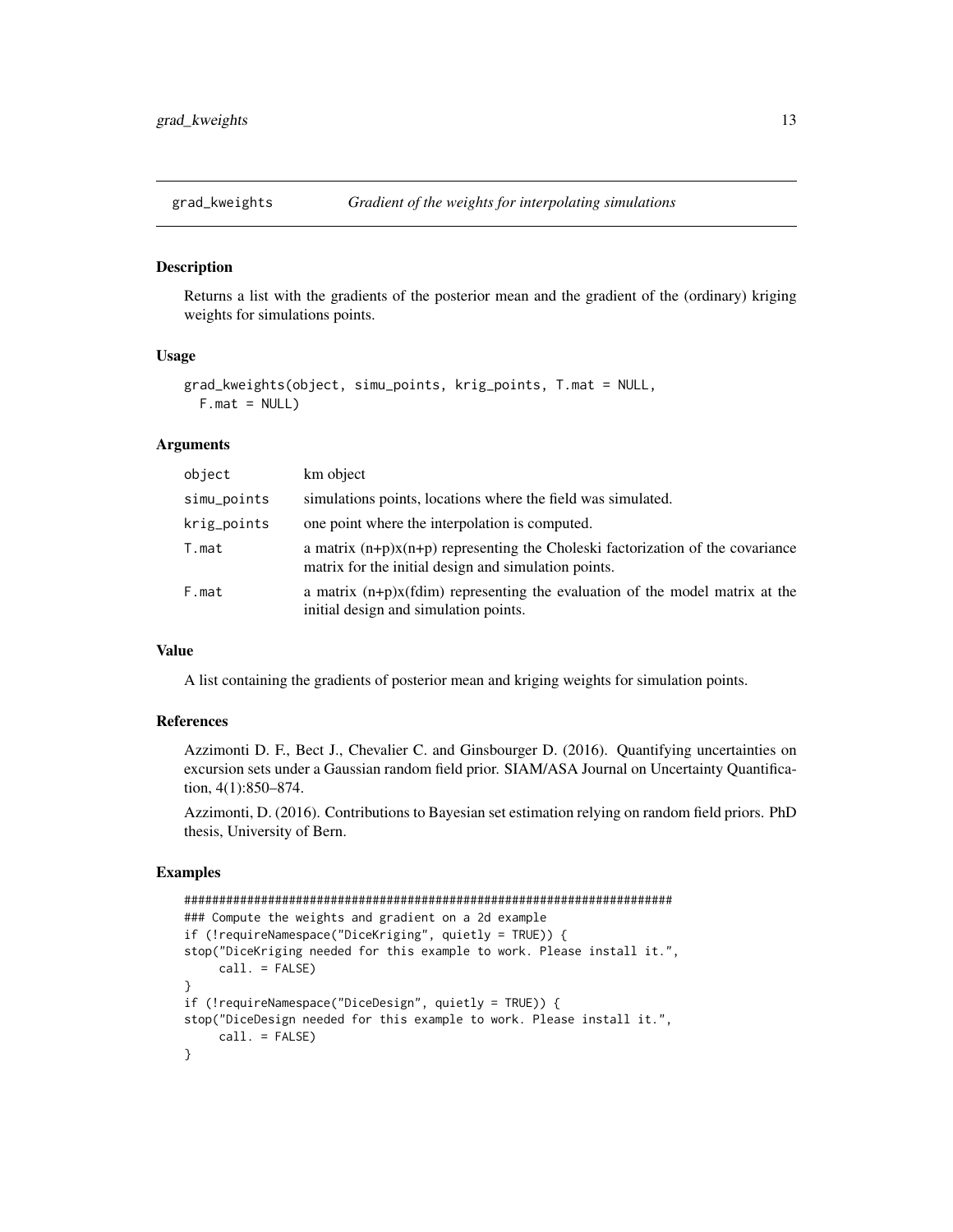```
# Define the function
g=function(x){
 return(-DiceKriging::branin(x))
}
d=2# Fit OK km model
design<-DiceDesign::maximinESE_LHS(design = DiceDesign::lhsDesign(n=50,
                                                                   dimension = 2,
                                                                  seed=42)$design)$design
colnames(design)<-c("x1","x2")
observations < -apply(X = design, MARGIN = 1, FUN = g)kmModel<-DiceKriging::km(formula = ~1,design = design,response = observations,
                         covtype = "matern3_2",control=list(trace=FALSE))
# Get simulation points
# Here they are not optimized, you can use optim_dist_measure to find optimized points
set.seed(1)
simu_points <- matrix(runif(100*d),ncol=d)
# obtain nsims posterior realization at simu_points
nsims <-1set.seed(2)
some.simu <- DiceKriging::simulate(object=kmModel,nsim=nsims,newdata=simu_points,nugget.sim=1e-6,
                         cond=TRUE, checkNames = FALSE)
nn_data<-expand.grid(seq(0,1,,50),seq(0,1,,50))
nn_data<-data.frame(nn_data)
colnames(nn_data)<-colnames(kmModel@X)
obj<-krig_weight_GPsimu(object = kmModel,simu_points = simu_points,krig_points = as.matrix(nn_data))
## Plot the approximate process realization and the gradient vector field
k_scale<-5e-4
image(matrix(obj$krig.mean.init+crossprod(obj$Lambda.end,some.simu[1,]),ncol=50),
      col=grey.colors(20))
contour(matrix(obj$krig.mean.init+crossprod(obj$Lambda.end,some.simu[1,]),ncol=50),
        nlevels = 20,add=TRUE)
for(c_ii in c(1, seq(10, 2500, by = 64))}
  pp<-t(as.matrix(nn_data)[c_ii,])
  obj_deriv <- grad_kweights(object = kmModel,simu_points = simu_points,krig_points = pp)
  S_der<-obj_deriv$krig.mean.init + crossprod(obj_deriv$Lambda.end,some.simu[1,])
  points(x = pp[1], y = pp[2], pch=16)arrows(x0=pp[1],y0=pp[2],x1 = pp[1]+k_scale*S_der[1,1],y1=pp[2]+k_scale*S_der[2,1])}
```
integrand\_edm\_crit *Integrand of the distance in measure criterion*

#### Description

Computes the integrand of the distance in measure criterion.

<span id="page-13-0"></span>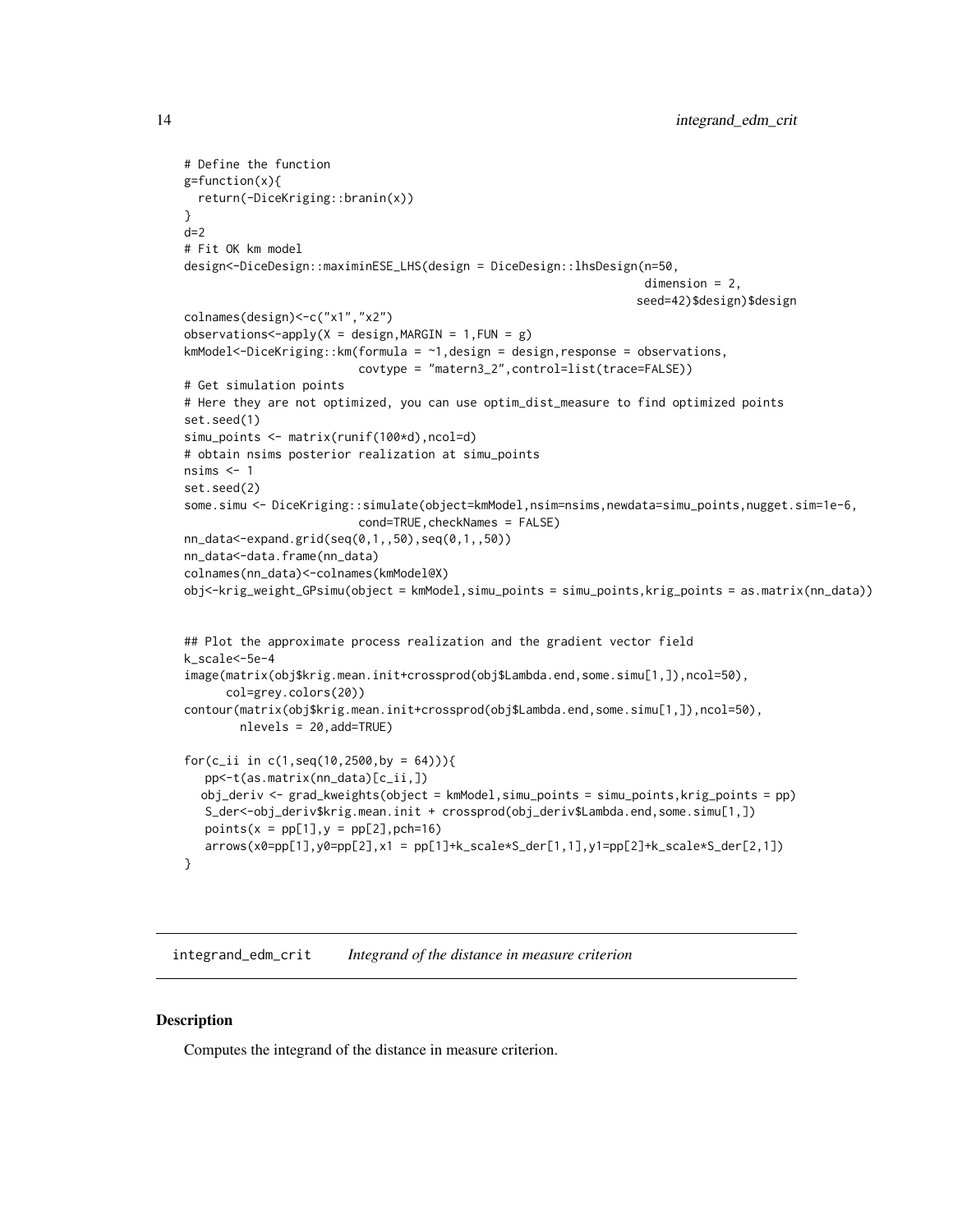# <span id="page-14-0"></span>Usage

```
integrand_edm_crit(x, E, model, Thresh, batchsize, alpha, predE,
 predx = NULL, precalc.data = NULL)
```
# Arguments

| X            | vector of dimension d representing the $ith$ point where to compute the criterion          |
|--------------|--------------------------------------------------------------------------------------------|
| E.           | matrix of dimension $d * (i - 1)$ containing the previously optimized simulation<br>points |
| model        | km model                                                                                   |
| Thresh       | threshold selected for excursion set                                                       |
| batchsize    | number of simulation points                                                                |
| alpha        | value of Vorob'ev threshold                                                                |
| predE        | list containing the posterior mean and standard deviation at E                             |
| predx        | list containing the posterior mean and standard deviation at x                             |
| precalc.data | list result of precomputeUpdateData with model and x.                                      |

# Value

the value of the integrand at  $x$ 

# References

Azzimonti D. F., Bect J., Chevalier C. and Ginsbourger D. (2016). Quantifying uncertainties on excursion sets under a Gaussian random field prior. SIAM/ASA Journal on Uncertainty Quantification, 4(1):850–874.

Azzimonti, D. (2016). Contributions to Bayesian set estimation relying on random field priors. PhD thesis, University of Bern.

<span id="page-14-1"></span>krig\_weight\_GPsimu *Weights for interpolating simulations*

# Description

Returns a list with the posterior mean and the kriging weights for simulations points.

# Usage

```
krig_weight_GPsimu(object, simu_points, krig_points, T.mat = NULL,
 F.mat = NULL)
```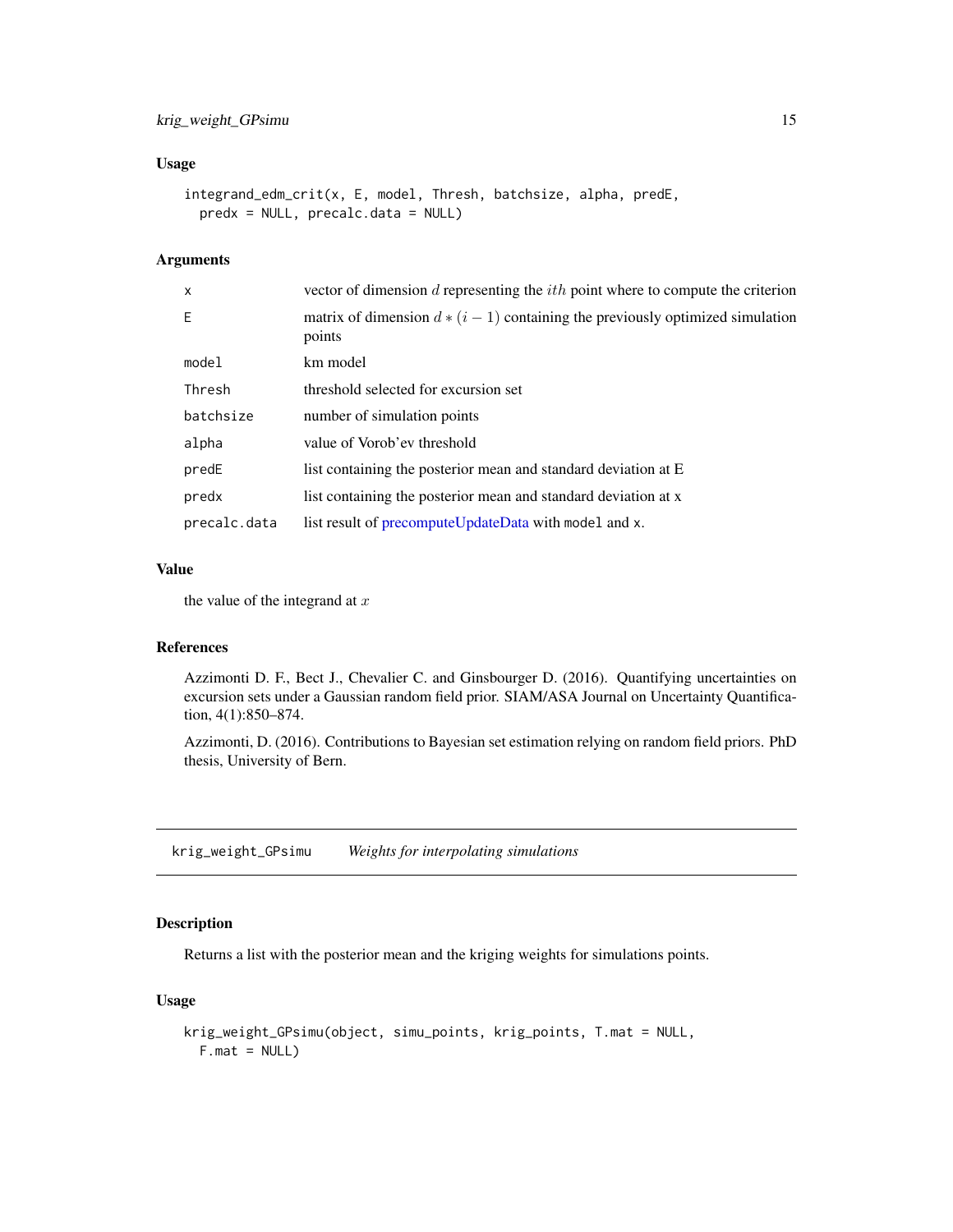### Arguments

| object      | km object.                                                                                                                               |
|-------------|------------------------------------------------------------------------------------------------------------------------------------------|
| simu_points | simulations points, locations where the field was simulated.                                                                             |
| krig_points | points where the interpolation is computed.                                                                                              |
| T.mat       | a matrix $(n+p)x(n+p)$ representing the Choleski factorization of the covariance<br>matrix for the initial design and simulation points. |
| F.mat       | a matrix $(n+p)x$ (fdim) representing the evaluation of the model matrix at the<br>initial design and simulation points.                 |

# Value

A list containing the posterior mean and the (ordinary) kriging weights for simulation points.

# References

Azzimonti D. F., Bect J., Chevalier C. and Ginsbourger D. (2016). Quantifying uncertainties on excursion sets under a Gaussian random field prior. SIAM/ASA Journal on Uncertainty Quantification, 4(1):850–874.

Azzimonti, D. (2016). Contributions to Bayesian set estimation relying on random field priors. PhD thesis, University of Bern.

```
######################################################################
### Compute the weights for approximating process on a 1d example
if (!requireNamespace("DiceKriging", quietly = TRUE)) {
stop("DiceKriging needed for this example to work. Please install it.",
     call. = FALSE)}
if (!requireNamespace("DiceDesign", quietly = TRUE)) {
stop("DiceDesign needed for this example to work. Please install it.",
     call. = FALSE)}
## Create kriging model from GP realization
design<-DiceDesign::maximinESE_LHS(design = DiceDesign::lhsDesign(n=20,
                                                                   dimension = 1,
                                                                  seed=42)$design)$design
colnames(design)<-c("x1")
gp0 <- DiceKriging::km (formula = ~1, design = design,
                        response = rep (x = 0, \text{ times} = \text{now } (\text{design})),covtype = "matern3_2", coef.trend = 0,
                        coef.var = 1, coef.cov = 0.2)
set.seed(1)
observations <- t (DiceKriging::simulate (object = gp0, newdata = design, cond = FALSE))
# Fit OK km model
kmModel<-DiceKriging::km(formula = ~1,design = design,response = observations,
                         covtype = "matern3_2",control=list(trace=FALSE))
```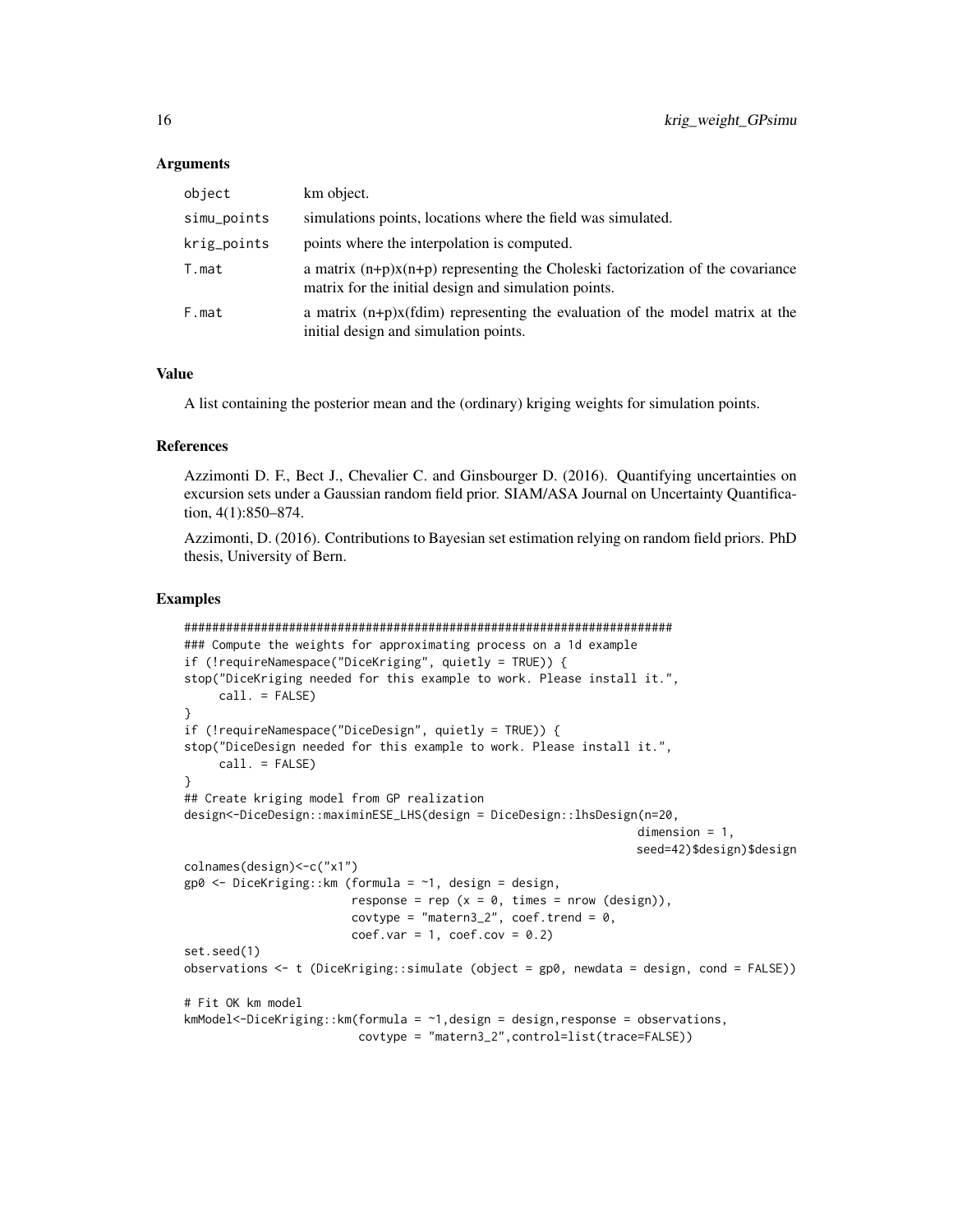```
# Get simulation points
# Here they are not optimized, you can use optim_dist_measure to find optimized points
set.seed(2)
simu_points <- matrix(runif(20),ncol=1)
# obtain nsims posterior realization at simu_points
nsims <- 10
set.seed(3)
some.simu <- DiceKriging::simulate(object=kmModel,nsim=nsims,newdata=simu_points,nugget.sim=1e-6,
                         cond=TRUE, checkNames = FALSE)
grid<-seq(0,1,,100)
nn_data<-data.frame(grid)
colnames(nn_data)<-colnames(kmModel@X)
pred_nn<-DiceKriging::predict.km(object = kmModel,newdata = nn_data,type = "UK")
obj <- krig_weight_GPsimu(object=kmModel,simu_points=simu_points,krig_points=grid)
# Plot the posterior mean and some approximate process realizations
result <- matrix(nrow=nsims,ncol=length(grid))
plot(nn_data$x1,pred_nn$mean,type='l')
for(i in 1:nsims){
   some.simu.i <- matrix(some.simu[i,],ncol=1)
   result[i,] <- obj$krig.mean.init + crossprod(obj$Lambda.end,some.simu.i)
   points(simu_points,some.simu.i)
   lines(grid,result[i,],col=3)
}
```
max\_distance\_measure *Minimize the distance in measure criterion*

# Description

Optimizes the distance in measure criterion.

#### Usage

```
max_distance_measure(lower, upper, optimcontrol = NULL, batchsize,
  integration.param, T, model)
```

| lower             | a $d$ dimensional vector containing the lower bounds for the optimization                      |
|-------------------|------------------------------------------------------------------------------------------------|
| upper             | a $d$ dimensional vector containing the upper bounds for the optimization                      |
| optimcontrol      | the parameters for the optimization, see max_sur_parallel for more details.                    |
| batchsize         | number of simulations points to find                                                           |
| integration.param |                                                                                                |
|                   | the parameters for the integration of the criterion, see max_sur_parallel for more<br>details. |
|                   |                                                                                                |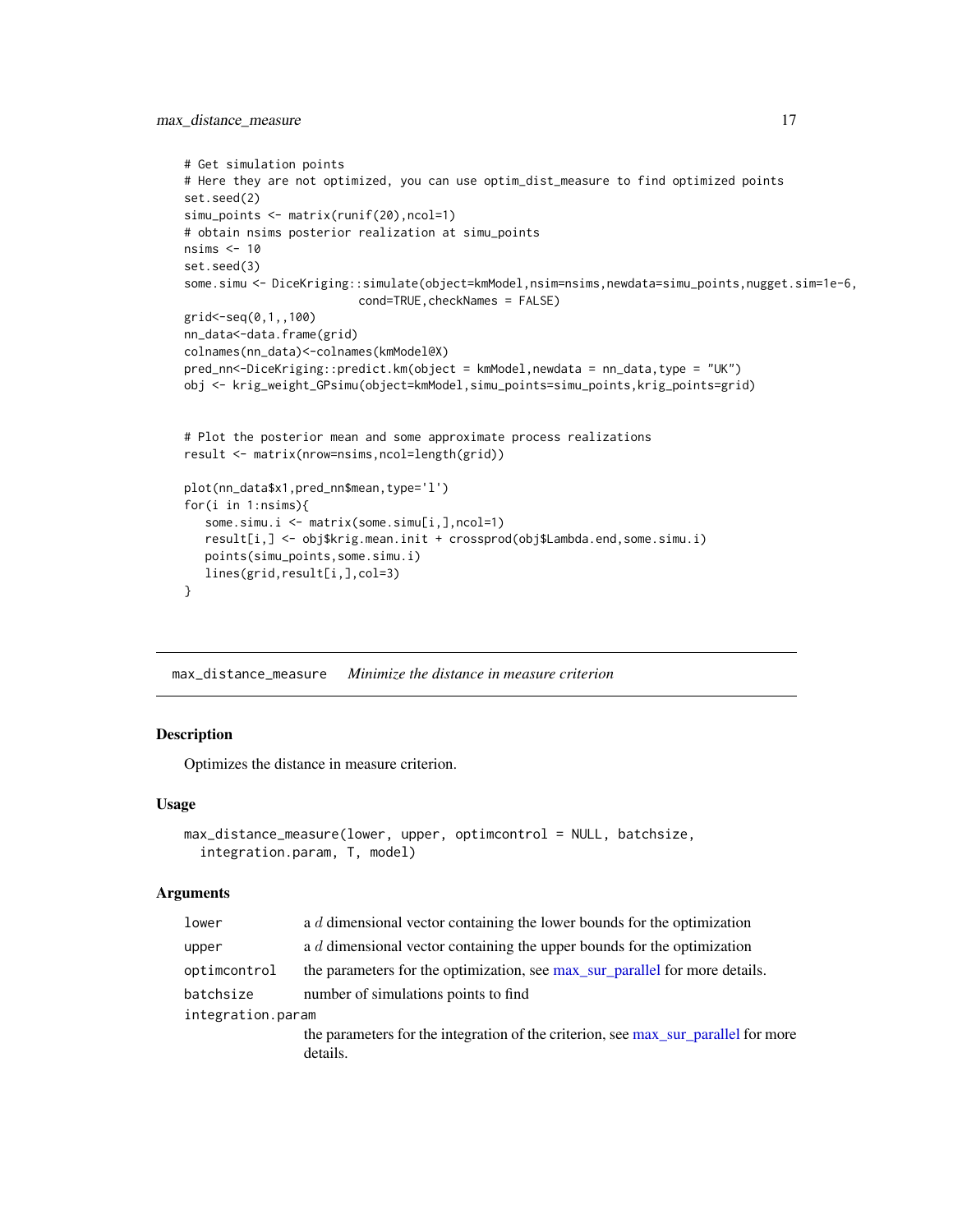<span id="page-17-0"></span>T threshold value model a km model

# Value

A list containing

- par a matrix batchsize\*d containing the optimal points
- value if optimcontrol\$optim.option!=1 and optimcontrol\$method=="genoud" (default options) a vector of length batchsize containing the optimum at each step otherwise the value of the criterion at the optimum.

# References

Azzimonti D. F., Bect J., Chevalier C. and Ginsbourger D. (2016). Quantifying uncertainties on excursion sets under a Gaussian random field prior. SIAM/ASA Journal on Uncertainty Quantification, 4(1):850–874.

Azzimonti, D. (2016). Contributions to Bayesian set estimation relying on random field priors. PhD thesis, University of Bern.

max\_integrand\_edm *Maximize the integrand distance in measure criterion*

# Description

Optimizes the integrand of the distance in measure criterion.

#### Usage

```
max_integrand_edm(lower, upper, batchsize, alpha = 0.5, Thresh, model,
  verb = 1)
```

| lower     | a d dimensional vector containing the lower bounds for the optimization |
|-----------|-------------------------------------------------------------------------|
| upper     | a d dimensional vector containing the upper bounds for the optimization |
| batchsize | number of simulations points to find                                    |
| alpha     | value of Vorob'ev threshold                                             |
| Thresh    | threshold value                                                         |
| model     | a km model                                                              |
| verb      | an integer to choose the level of verbosity                             |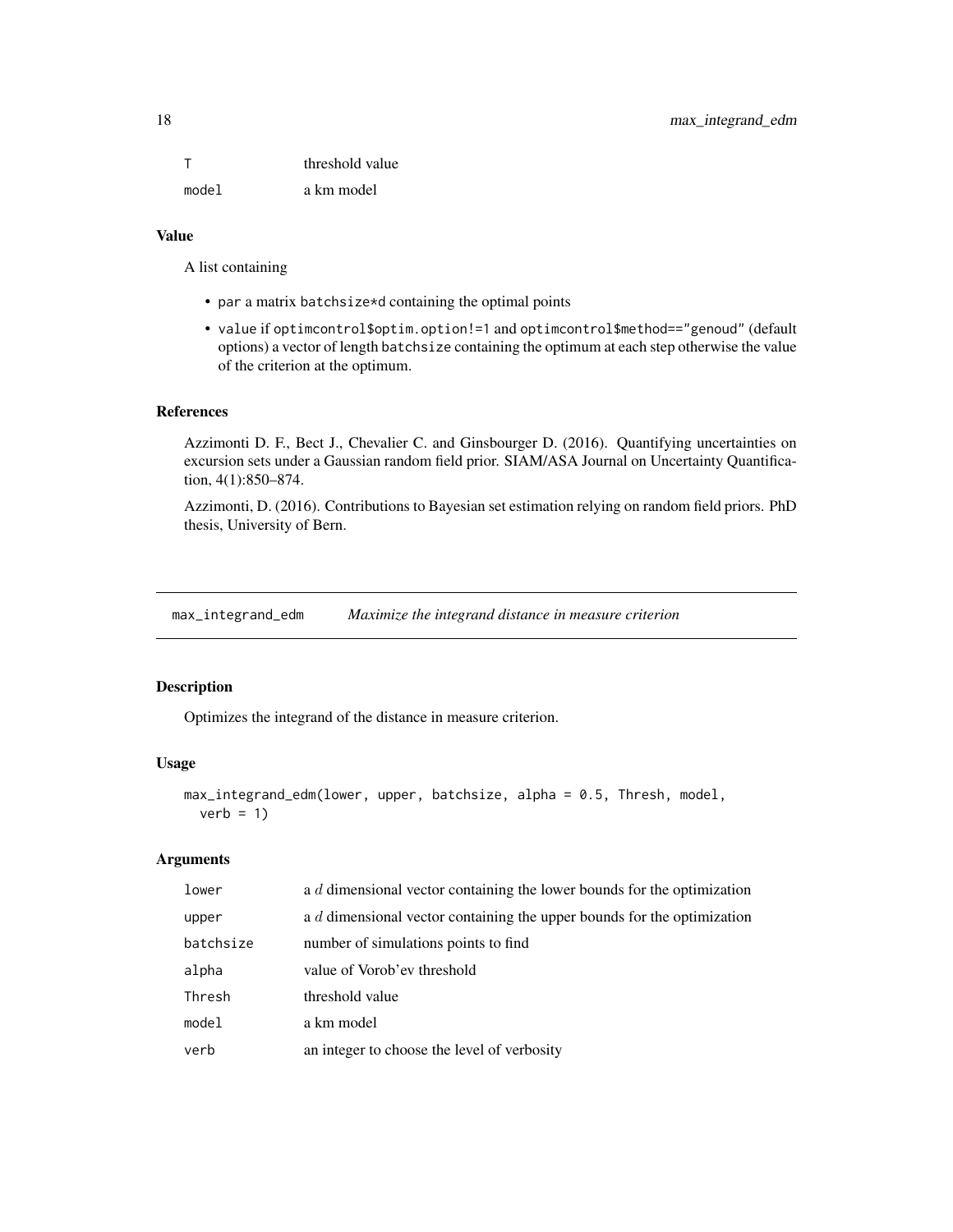<span id="page-18-0"></span>A list containing

- par a matrix batchsize\*d containing the optimal points
- value a vector of length batchsize with the value of the criterion after each optimization
- fcount count of the number of criterion evaluations

# References

Azzimonti D. F., Bect J., Chevalier C. and Ginsbourger D. (2016). Quantifying uncertainties on excursion sets under a Gaussian random field prior. SIAM/ASA Journal on Uncertainty Quantification, 4(1):850–874.

Azzimonti, D. (2016). Contributions to Bayesian set estimation relying on random field priors. PhD thesis, University of Bern.

<span id="page-18-1"></span>optim\_dist\_measure *Choose simulation points*

# Description

Selects batchsize locations where to simulate the field by minimizing the distance in measure criterion or by maximizing the integrand of the distance in measure criterion. Currently it is only a wrapper for the functions max\_distance\_measure and max\_integrand\_edm.

#### Usage

```
optim_dist_measure(model, threshold, lower, upper, batchsize,
  algorithm = "B", alpha = 0.5, verb = 1, optimcontrol = NULL,
  integration.param = NULL)
```

| model             | a km model                                                                                                     |  |
|-------------------|----------------------------------------------------------------------------------------------------------------|--|
| threshold         | threshold value                                                                                                |  |
| lower             | a d dimensional vector containing the lower bounds for the optimization                                        |  |
| upper             | a d dimensional vector containing the upper bounds for the optimization                                        |  |
| batchsize         | number of simulations points to find                                                                           |  |
| algorithm         | type of algorithm used to obtain simulation points:                                                            |  |
|                   | • "A" minimize the full integral criterion;                                                                    |  |
|                   | • "B" maximize the integrand of the criterion.                                                                 |  |
| alpha             | value of Vorob'ev threshold                                                                                    |  |
| verb              | an integer to choose the level of verbosity                                                                    |  |
| optimcontrol      | a list containing optional parameters for the optimization, see max_sur_parallel                               |  |
|                   | for more details.                                                                                              |  |
| integration.param |                                                                                                                |  |
|                   | a list containing parameters for the integration of the criterion A, see max_sur_parallel<br>for more details. |  |
|                   |                                                                                                                |  |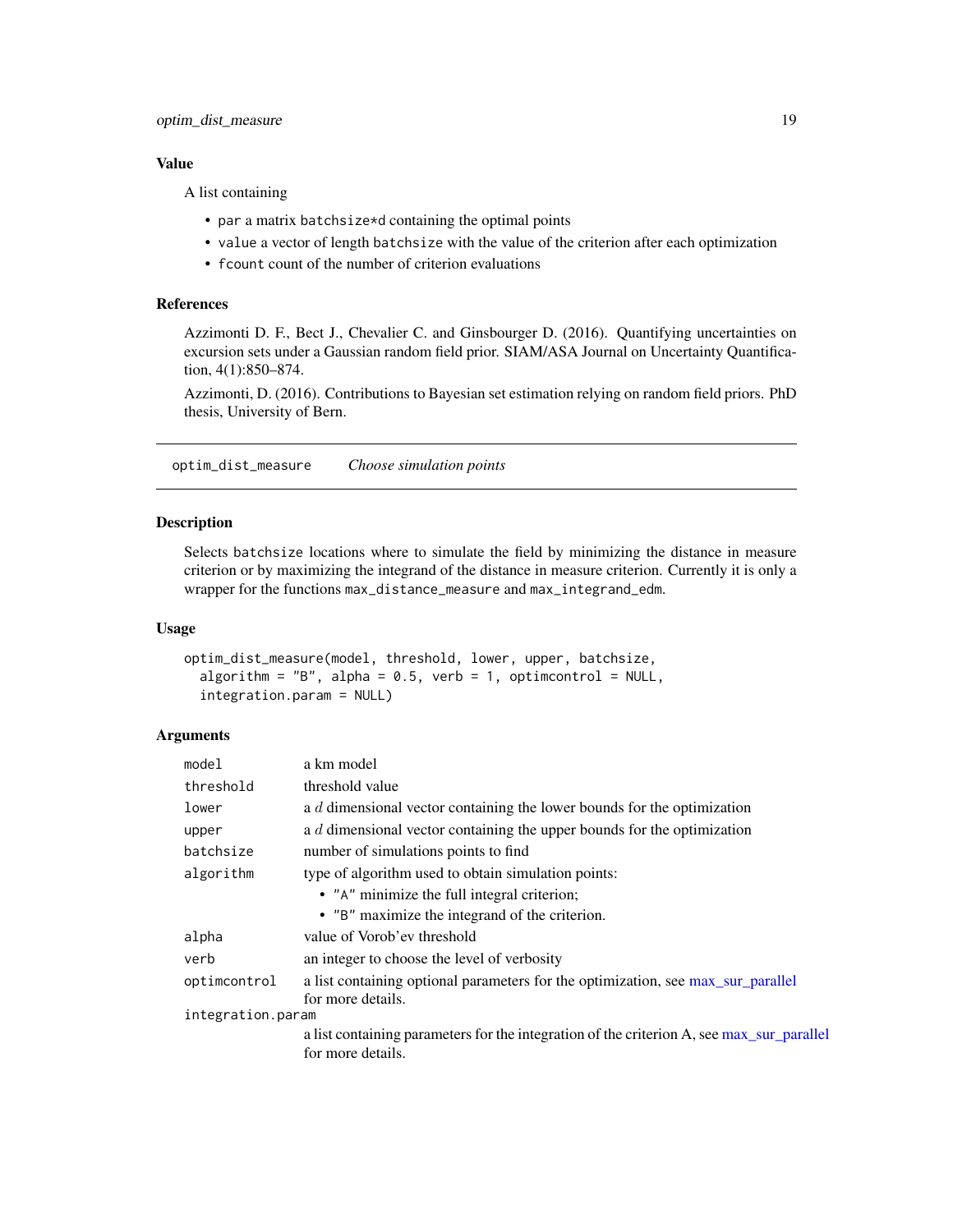A list containing

- par a matrix batchsize\*d containing the optimal points
- value a vector of length batchsize with the values of the criterion at each step

### References

Azzimonti D. F., Bect J., Chevalier C. and Ginsbourger D. (2016). Quantifying uncertainties on excursion sets under a Gaussian random field prior. SIAM/ASA Journal on Uncertainty Quantification, 4(1):850–874.

Azzimonti, D. (2016). Contributions to Bayesian set estimation relying on random field priors. PhD thesis, University of Bern.

```
### Compute optimal simulation points in a 2d example
if (!requireNamespace("DiceKriging", quietly = TRUE)) {
stop("DiceKriging needed for this example to work. Please install it.",
     call. = FALSE)
}
if (!requireNamespace("DiceDesign", quietly = TRUE)) {
stop("DiceDesign needed for this example to work. Please install it.",
     call. = FALSE)
}
# Define the function
g=function(x){
  return(-DiceKriging::branin(x))
}
d=2# Fit OK km model
design<-DiceDesign::maximinESE_LHS(design = DiceDesign::lhsDesign(n=20,
                                                                   dimension = 2,
                                                                  seed=42)$design)$design
colnames(design)<-c("x1","x2")
observations < -apply(X = design, MARGIN = 1, FUN = g)kmModel<-DiceKriging::km(formula = \sim1, design = design, response = observations,
                         covtype = "matern3_2",control=list(trace=FALSE))
# Run optim_dist_measure, algorithm B to obtain one simulation point
# NOTE: the approximating process resulting from 1 simulation point
# is very rough and it should not be used, see below for a more principled example.
simu_pointsB <- optim_dist_measure(model=kmModel,threshold = -10,
                                  lower = c(0,0), upper = c(1,1),batchsize = 1, algorithm = "B")
## Not run:
# Get 75 simulation points with algorithm A
batchsize <- 50
simu_pointsA <- optim_dist_measure(model=kmModel,threshold = -10,
                                  lower = c(0,0), upper = c(1,1),
```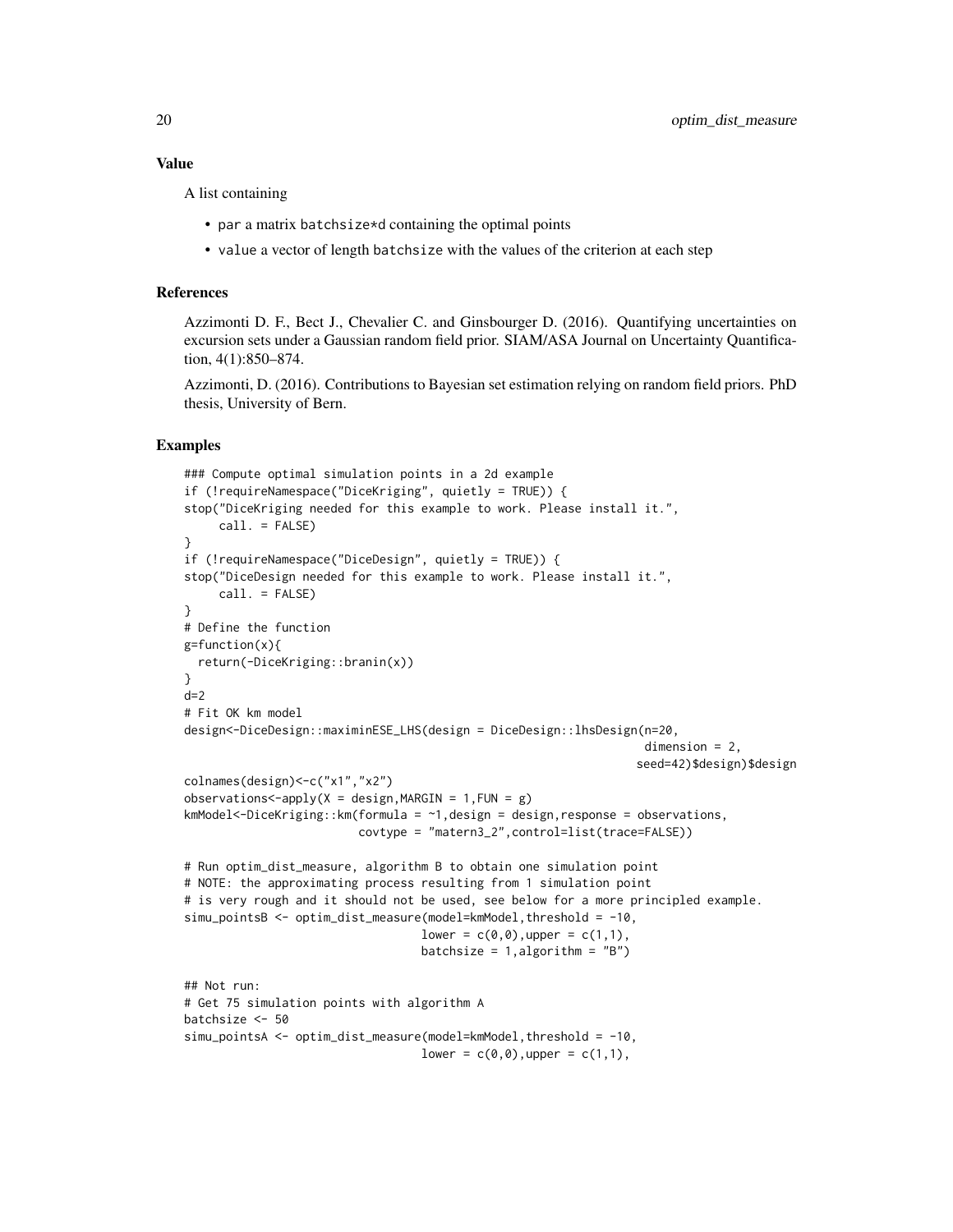```
batchsize = batchsize, algorithm = "A")
# Get 75 simulation points with algorithm B
batchsize <- 75
simu_pointsB <- optim_dist_measure(model=kmModel,threshold = -10,
                                  lower = c(0,0), upper = c(1,1),batchsize = batchsize, algorithm = "B")
# plot the criterion value
critValA <-c(simu_pointsA$value,rep(NA,25))
par(max = c(5, 5, 2, 5))plot(1:batchsize,critValA,type='l',main="Criterion value",ylab="Algorithm A",xlab="batchsize")
par(new=T)
plot(1:batchsize,simu_pointsB$value, axes=F, xlab=NA, ylab=NA,col=2,lty=2,type='l')
axis(side = 4)mtext(side = 4, line = 3, 'Algorithm B')
legend("topright",c("Algorithm A","Algorithm B"),lty=c(1,2),col=c(1,2))
par(max = c(5, 4, 4, 2) + 0.1)# obtain nsims posterior realization at simu_points
nsims <-1nn_data<-expand.grid(seq(0,1,,50),seq(0,1,,50))
nn_data<-data.frame(nn_data)
colnames(nn_data)<-colnames(kmModel@X)
approx.simu <- simulate_and_interpolate(object=kmModel, nsim = 1, simupoints = simu_pointsA$par,
                                        interpolatepoints = as.matrix(nn_data),
                                        nugget.sim = 0, type = "UK")
## Plot the approximate process realization
image(matrix(approx.simu[1,],ncol=50),
     col=grey.colors(20))
contour(matrix(approx.simu[1,],ncol=50),
        nlevels = 20,add=TRUE)
points(simu_pointsA$par,pch=17)
points(simu_pointsB$par,pch=1,col=2)
```
## End(Not run)

pGPx *Pseudo-realizations for GP eXcursion*

#### **Description**

Generates posterior pseudo-realizations of Gaussian processes for excursion set estimation. The package provides posterior pseudo-realizations over large designs by simulating the field at few well chosen points and interpolating the result. The points are chosen minimizing the (posterior) expected distance in measure between the approximate excursion set and the full excursion set. The main functions in the package are:

Approximation: • [optim\\_dist\\_measure](#page-18-1): Given a [km](#page-0-0) objects computes the optimal simulation points  $e_1, \ldots, e_m$  according to algorithm A or B.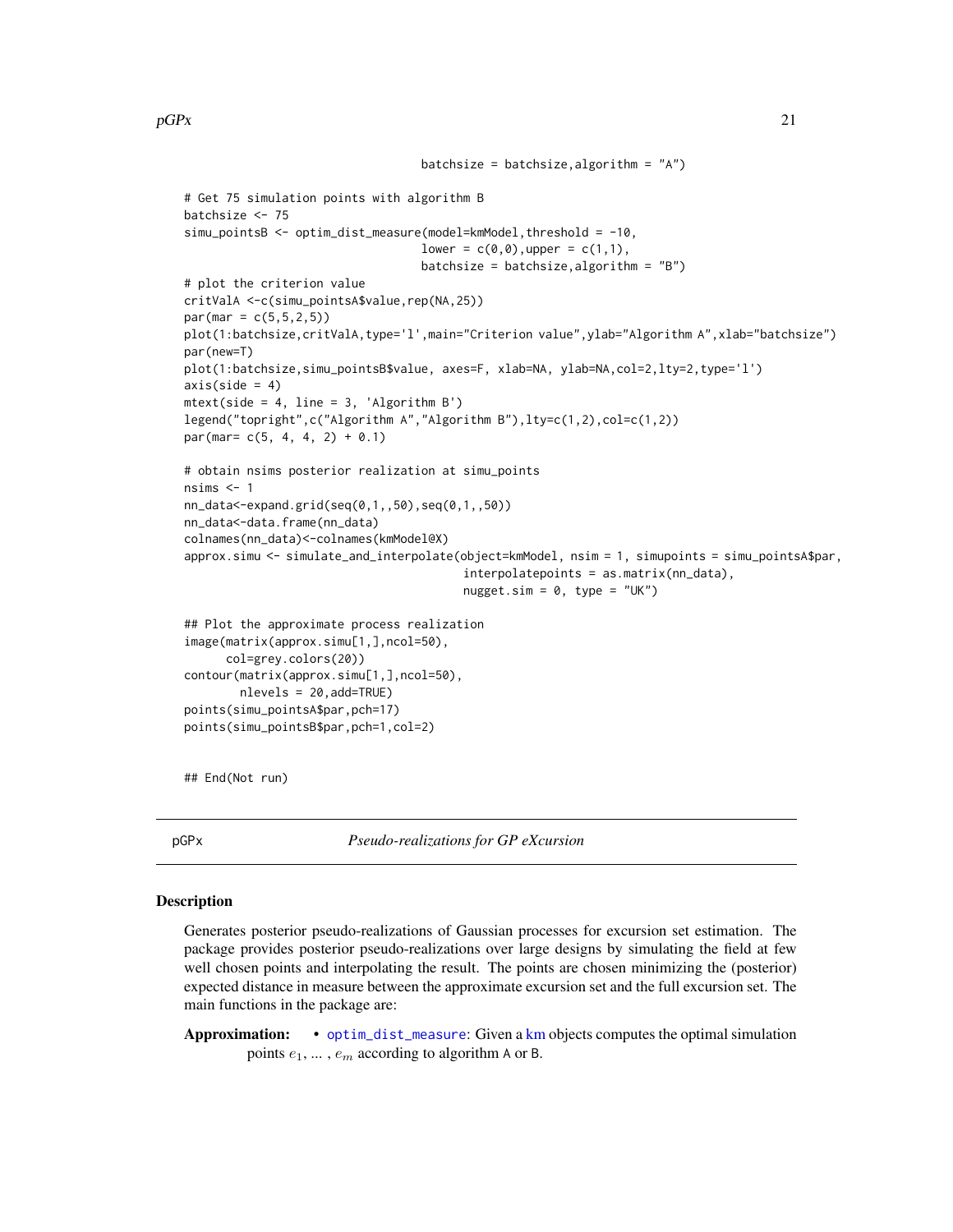- <span id="page-21-0"></span>• [krig\\_weight\\_GPsimu](#page-14-1): Given the simulations points and the interpolation points computes the kriging weights for the approximate process  $\tilde{Z}$  at the interpolation points.
- [grad\\_kweights](#page-12-1): Given the simulations points and the interpolation points returns the gradient of kriging weights with respect to the interpolation points.
- [expDistMeasure](#page-9-1): computes the expected distance in measure between the excursion set of the approximated process and the true excursion set.
- Simulation: [simulate\\_and\\_interpolate](#page-22-1): Generates nsims approximate posterior field realizations at interpolatepoints given the optimized simulation points.
- Applications: *Contour length*: the function [compute\\_contourLength](#page-3-1) computes the excursion set contour length for each GP realization.
	- *Distance transform*: the function [dtt\\_fast](#page-4-1) computes the distance transform of a binary image (Felzenszwalb and Huttenlocher, 2012) and the function [DTV](#page-5-1) computes the distance transfom variability.
	- *Volumes*: the function [computeVolumes](#page-1-1) computes the excursion volumes for each GP realization. It also applies a bias correction for approximate realizations.

#### Details

Package: pGPx Type: Package Version: 0.1.1 Date: 2018-08-20

#### **Note**

This work was supported in part by the Swiss National Science Foundation, grant numbers 146354, 167199 and the Hasler Foundation, grant number 16065. The author wishes to thank David Ginsbourger, Clément Chevalier and Julien Bect for the fruitful discussions.

# Author(s)

Dario Azzimonti (IDSIA, Switzerland, dario.azzimonti@gmail.com) with contributions from Julien Bect (CentraleSupélec, France). The function [dtt\\_fast](#page-4-1) is a wrapper for C++ code by Pedro Felzenszwalb.

#### References

Azzimonti, D., Bect, J., Chevalier, C., and Ginsbourger, D. (2016a). Quantifying uncertainties on excursion sets under a Gaussian random field prior. SIAM/ASA Journal on Uncertainty Quantification, 4(1):850–874.

Azzimonti, D. (2016). Contributions to Bayesian set estimation relying on random field priors. PhD thesis, University of Bern.

Azzimonti, D. and Ginsbourger, D. (2017). Estimating orthant probabilities of high dimensional Gaussian vectors with an application to set estimation. Journal of Computational and Graphical Statistics.

Bolin, D. and Lindgren, F. (2015). Excursion and contour uncertainty regions for latent Gaussian models. Journal of the Royal Statistical Society: Series B (Statistical Methodology), 77(1):85–106.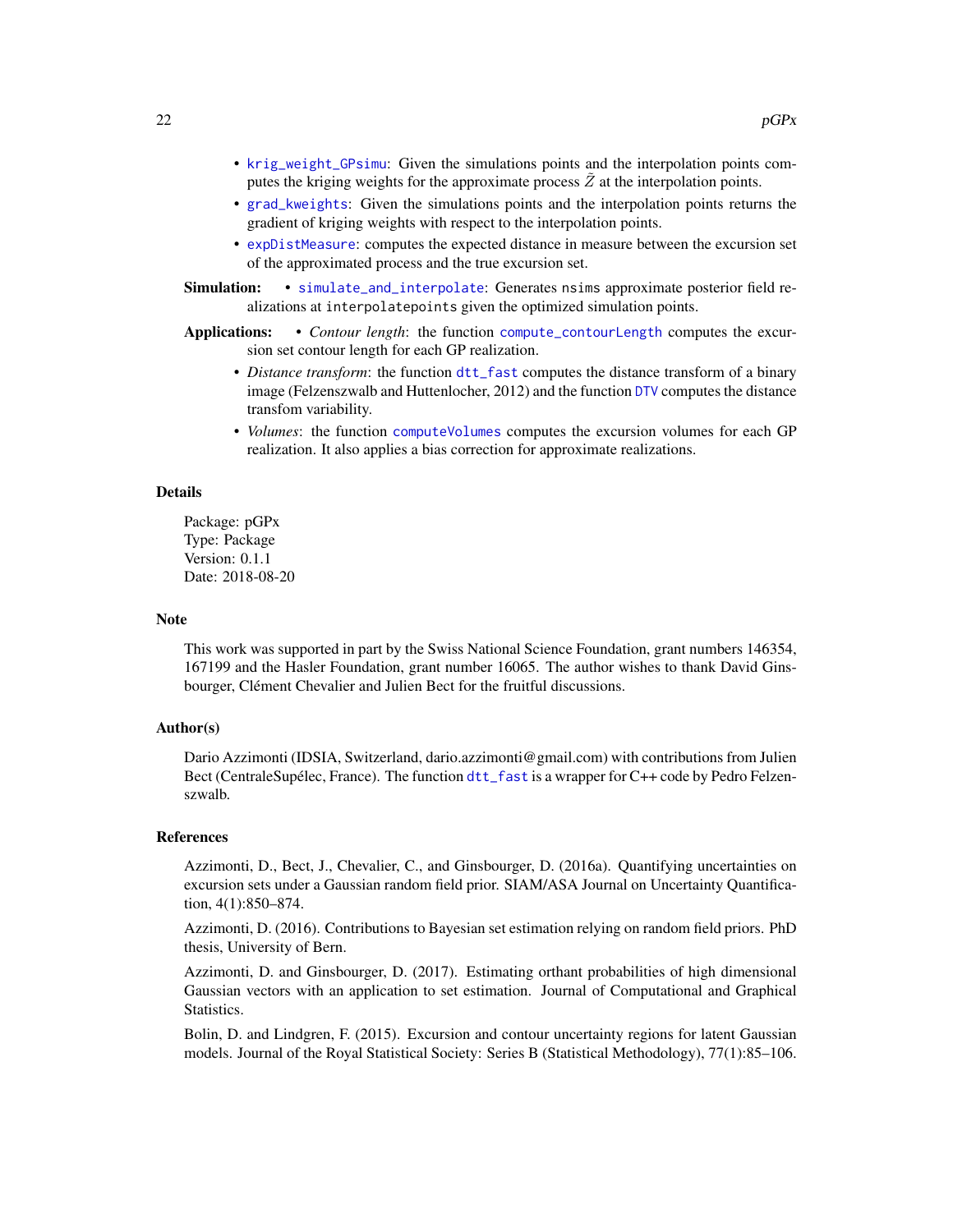<span id="page-22-0"></span>Chevalier, C. (2013). Fast uncertainty reduction strategies relying on Gaussian process models. PhD thesis, University of Bern.

Chevalier, C., Bect, J., Ginsbourger, D., Vazquez, E., Picheny, V., and Richet, Y. (2014). Fast kriging-based stepwise uncertainty reduction with application to the identification of an excursion set. Technometrics, 56(4):455–465.

Felzenszwalb, P. F. and Huttenlocher, D. P. (2012). Distance Transforms of Sampled Functions. Theory of Computing, 8(19):415-428.

<span id="page-22-1"></span>simulate\_and\_interpolate

*Simulate and interpolate*

#### **Description**

Generates nsims approximate posterior field realizations at interpolatepoints. The approximate realizations are computed by simulating the field only at simupoints simulation points.

#### Usage

```
simulate_and_interpolate(object, nsim = 1, simupoints = NULL,
  interpolatepoints = NULL, nugget.sim = 0, type = "UK")
```
# Arguments

| object            | km object                                                                |  |
|-------------------|--------------------------------------------------------------------------|--|
| nsim              | numbero of simulations                                                   |  |
| simupoints        | simulations points, locations where the field was simulated              |  |
| interpolatepoints |                                                                          |  |
|                   | points where posterior simulations are approximated                      |  |
| nugget.sim        | nugget to be added to simulations for numerical stability                |  |
| type              | type of kriging model used for approximation (default Universal Kriging) |  |

# Value

A matrix nsim\*interpolatepoints containing the approximate realizations.

# References

Azzimonti D. F., Bect J., Chevalier C. and Ginsbourger D. (2016). Quantifying uncertainties on excursion sets under a Gaussian random field prior. SIAM/ASA Journal on Uncertainty Quantification, 4(1):850–874.

Azzimonti, D. (2016). Contributions to Bayesian set estimation relying on random field priors. PhD thesis, University of Bern.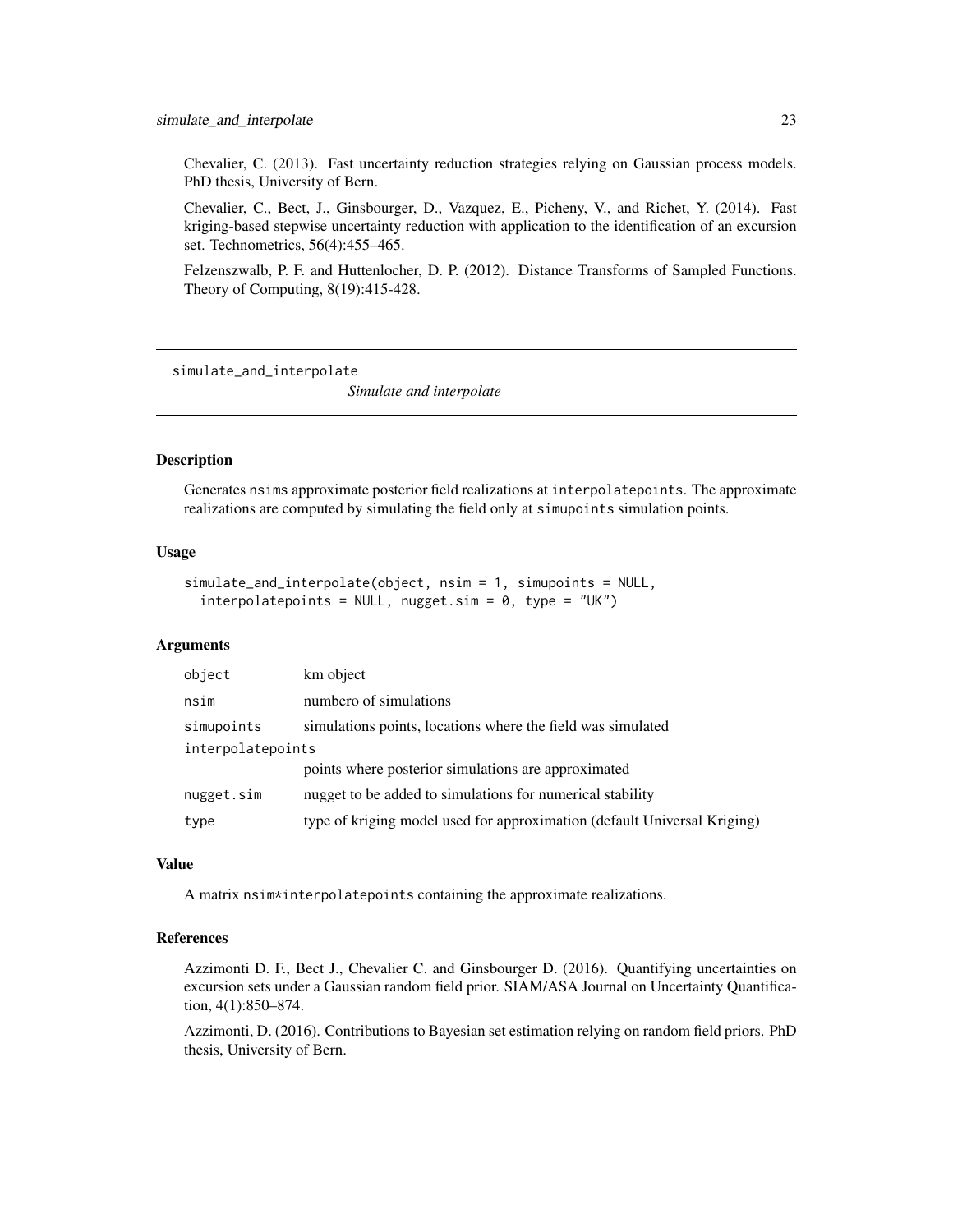#### Examples

```
### Simulate and interpolate for a 2d example
if (!requireNamespace("DiceKriging", quietly = TRUE)) {
stop("DiceKriging needed for this example to work. Please install it.",
     call. = FALSE)
}
if (!requireNamespace("DiceDesign", quietly = TRUE)) {
stop("DiceDesign needed for this example to work. Please install it.",
     call. = FALSE)
}
# Define the function
g=function(x){
 return(-DiceKriging::branin(x))
}
d=2# Fit OK km model
design<-DiceDesign::maximinESE_LHS(design = DiceDesign::lhsDesign(n=50,
                                                                   dimension = 2,
                                                                 seed=42)$design)$design
colnames(design)<-c("x1","x2")
observations<-apply(X = design, MARGIN = 1, FUN = g)
kmModel<-DiceKriging::km(formula = ~1,design = design,response = observations,
                         covtype = "matern3_2",control=list(trace=FALSE))
# Get simulation points
# Here they are not optimized, you can use optim_dist_measure to find optimized points
simu_points <- DiceDesign::maximinSA_LHS(DiceDesign::lhsDesign(n=100,
                                                                dimension = d,
                                                                seed=1)$design)$design
# obtain nsims posterior realization at simu_points
nsims <-1nn_data<-expand.grid(seq(0,1,,50),seq(0,1,,50))
nn_data<-data.frame(nn_data)
colnames(nn_data)<-colnames(kmModel@X)
approx.simu <- simulate_and_interpolate(object=kmModel, nsim = 1, simupoints = simu_points,
                                        interpolatepoints = as.matrix(nn_data),
                                        nugget.sim = 0, type = "UK")
## Plot the approximate process realization
image(matrix(approx.simu[1,],ncol=50),
      col=grey.colors(20))
contour(matrix(approx.simu[1,],ncol=50),
```
nlevels = 20,add=TRUE)